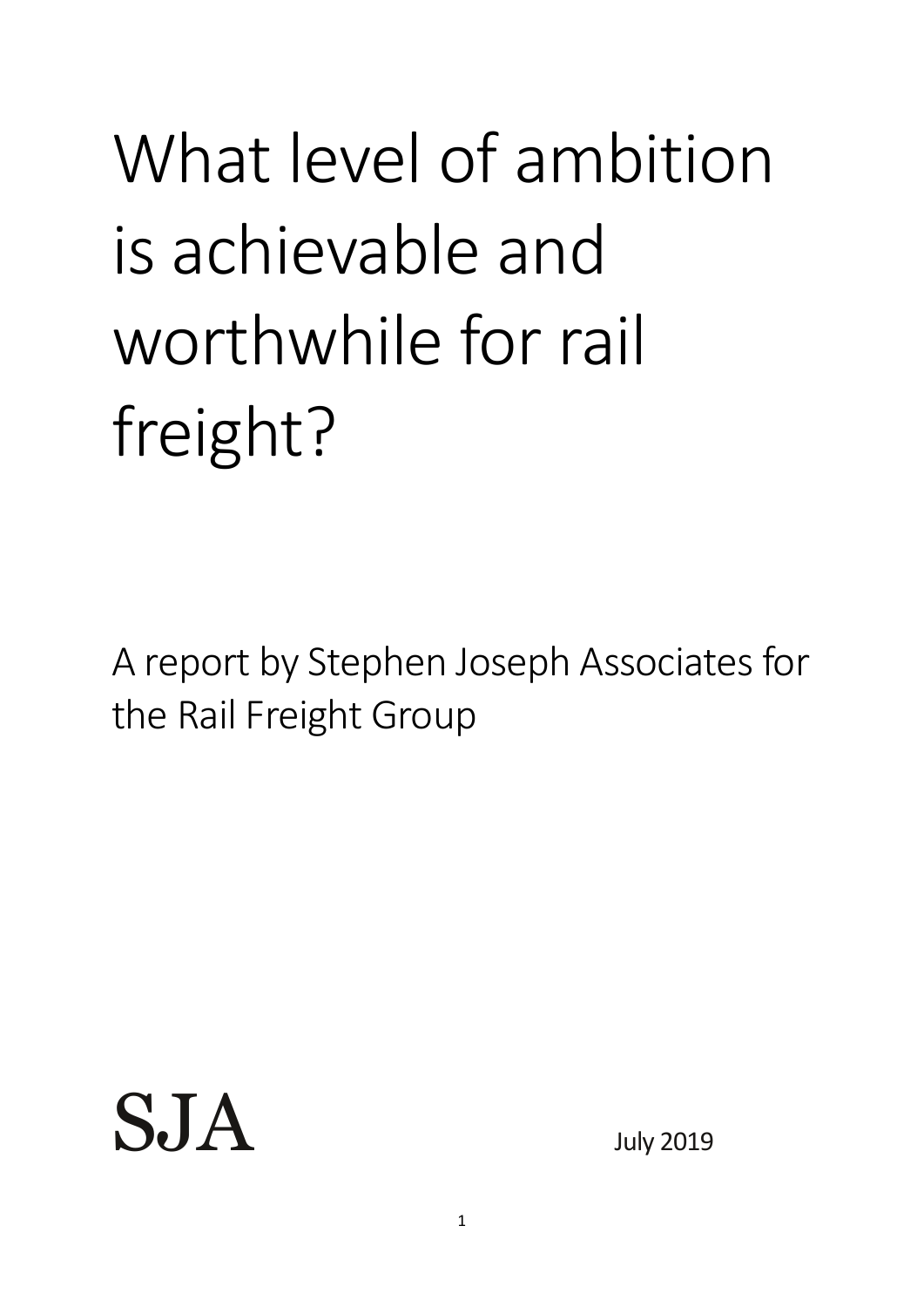# What level of ambition is achievable and worthwhile for rail freight?

## Summary, recommendations and conclusions

This report attempts to set out, using the available literature, an ambitious growth scenario for railfreight and the likely economic, social and environmental benefits from pursuing such a scenario. It finds that such a scenario is achievable in principle and would bring a range of benefits including reduced congestion, increased employment, reduced carbon emissions and improved air quality and road safety. To achieve these benefits would require different public funding and policy frameworks to those now in place: higher levels of capital investment and revenue support and other complementary policies supporting an increase in freight transport by rail and in rail's share of total freight transport. Such an approach would encourage further significant private investment in railfreight services and terminals.

Bringing together the evidence gathered from the literature shows clearly the interventions that would contribute to achieving this ambitious railfreight scenario. Research by Arup<sup>1</sup> confirms that the most effective measures in terms of impacts on road and rail freight are investment in rail infrastructure (a strategic freight network, plus capacity and gauge enhancements), increased grants, and "cross government policy intervention", representing supporting measures such as reintroducing the road fuel duty escalator. Research for Transport for the North<sup>2</sup> and others identifies rail freight interchanges and linking freight sites to the rail network as important determinants, especially if complemented by restrictions on diesel vehicles in cities. New forms of rail freight services, including express parcels on passenger trains, could also contribute to achieving the ambitious growth scenario.

This leads to a series of conclusions and recommendations:

- **Invest in a strategic rail freight network**: increased capacity and gauge enhancements across the rail network to release suppressed demand for railfreight. Plans for this investment have been drawn up by Network Rail and the freight operating companies<sup>3</sup>
- **Electrify railfreight**: in addition to the investment in capacity and gauge enhancement, invest in a sustained rolling programme of infill electrification over 10 years to create a strategic electric freight network covering 60% of railfreight services<sup>4</sup>
- **Promote and where appropriate invest in linking freight sites to the rail network**, including a network of multi-modal distribution parks. Alongside this, amend national planning policy to actively support railfreight, for example by requiring freight generators like warehouses to be located at rail-connected sites
- **Invest in new types of railfreight services** including high gauge swap body freight, city centre freight services to stations<sup>5</sup> and consolidation hubs, and freight on passenger trains,

**.** 

3 <https://cdn.networkrail.co.uk/wp-content/uploads/2018/02/FNPO-Route-Strategic-Plan.pdf>

<sup>&</sup>lt;sup>1</sup> [https://www.arup.com/-](https://www.arup.com/-/media/arup/files/publications/f/future_potential_for_modal_shift_in_the_uk_rail_freight_market.pdf)

[<sup>/</sup>media/arup/files/publications/f/future\\_potential\\_for\\_modal\\_shift\\_in\\_the\\_uk\\_rail\\_freight\\_market.pdf](https://www.arup.com/-/media/arup/files/publications/f/future_potential_for_modal_shift_in_the_uk_rail_freight_market.pdf) 2 <https://www.transportforthenorth.com/wp-content/uploads/TfN-Freight-and-Logistics-Report.pdf>

<sup>4</sup> <http://www.freightonrail.org.uk/PDF/Modern-Railways-April-2018.pdf>

<sup>5</sup> [https://www.railwaygazette.com/news/freight/single-view/view/colas-rail-and-tnt-tests-express-rail](https://www.railwaygazette.com/news/freight/single-view/view/colas-rail-and-tnt-tests-express-rail-logistics.html)[logistics.html;](https://www.railwaygazette.com/news/freight/single-view/view/colas-rail-and-tnt-tests-express-rail-logistics.html)<http://www.ajhplant.com/freight-trials-continue-at-euston>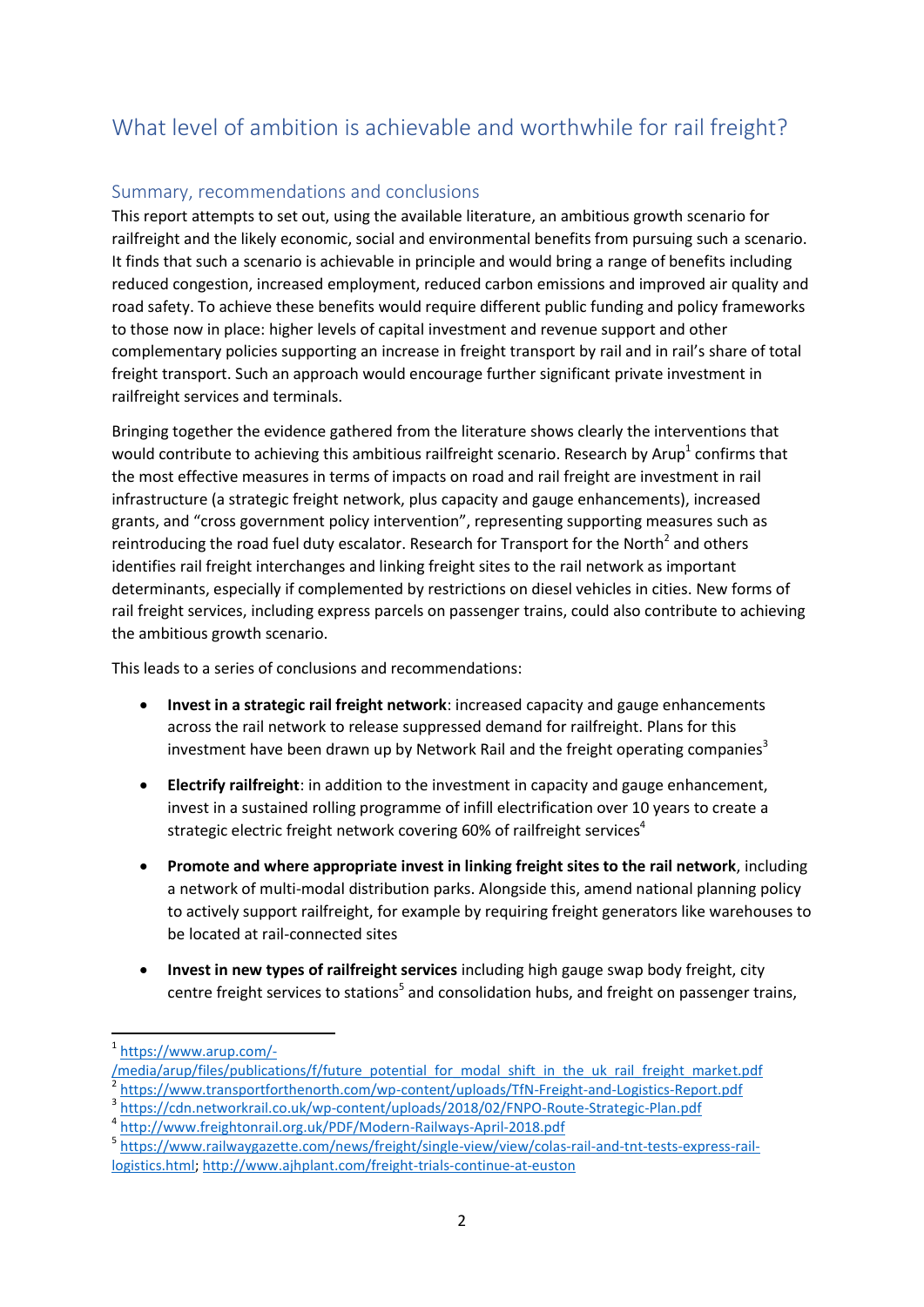especially high value lower volume freight like parcels and fresh produce. These could link with restrictions on diesel trucks and vans in cities, already being planned by many cities as part of Clean Air Zones

 **Increase grants for railfreight and/or reduce access charges** (as Germany has recently done). There are already limited grants available to support railfreight flows, and grants to support investment in railfreight facilities could be reintroduced.

**Mainstreaming railfreight in transport and industrial policy**: alongside these specific measures, an ambitious scenario for railfreight requires more general Government support, through making railfreight part of the mainstream of transport policy and industrial strategy. However the railways are organised and structured, an ambitious policy for increasing railfreight requires freight services to have access to the tracks at a cost and performance that allows railfreight to remain competitive with road freight, and railfreight needs to be fully considered and included in the structures, strategies and investments in the rail industry. Investment in railfreight, especially in the Strategic Rail Freight Network, should be considered as part of overall infrastructure spending. Research (some of it sponsored by the Government) has clearly shown that increasing the use of railfreight could on some corridors be a very effective measure in tackling road congestion, so investment in railfreight can and should be considered as an alternative to road-only options for tackling congestion on some major road corridors. This ambitious scenario would therefore require a more multi-modal approach to transport infrastructure spending and management, especially on interurban transport, than has been the case in recent years.

It is also important that railfreight is considered in the Government's wider industrial strategy, including in all regulation, planning and taxation measures applying to the freight and logistics sector but also in policy for other sectors of the economy such as ports, automotive, energy and construction. Research by Transport for the North and others suggests that this can bring large economic and industrial benefits. Freight is a largely private sector, privately run business – such Government support can result in significant private investment in freight terminals, and railfreight trains and services.

**Road pricing for lorries:** the benefits of the investment in and support for railfreight for this ambitious scenario will be enhanced if accompanied by distance-based road pricing for HGVs. HGVs in the UK are already subject to a time-based levy, and the Government has discussed the option of moving towards a distance-based charge<sup>6</sup>. Many other countries already have such a charge and moving in this direction could result in a further significant increase in railfreight, especially if the charge were designed to recoup the full costs HGVs impose on society, with extra charges rather than being revenue neutral. Because distance-based road user charging would target longer distance road flows, this would support rail's natural advantage on those flows, with road haulage catering for more local transport. Of course, road user charging for HGVs could raise significant revenue - £6.7bn if external costs are charged (2007 prices)<sup>7</sup>.

The study has shown that there are benefits from an increased railfreight strategy in terms of reduced congestion and environmental impacts, (including faster decarbonisation of the freight sector), improved road safety and better road maintenance; there are also broader economic and

 $\overline{a}$ 

<sup>6</sup> <https://www.gov.uk/government/consultations/reforming-the-heavy-goods-vehicle-road-user-levy>

<sup>&</sup>lt;sup>7</sup> [https://bettertransport.org.uk/sites/default/files/research-files/road\\_pricing\\_freight.pdf](https://bettertransport.org.uk/sites/default/files/research-files/road_pricing_freight.pdf)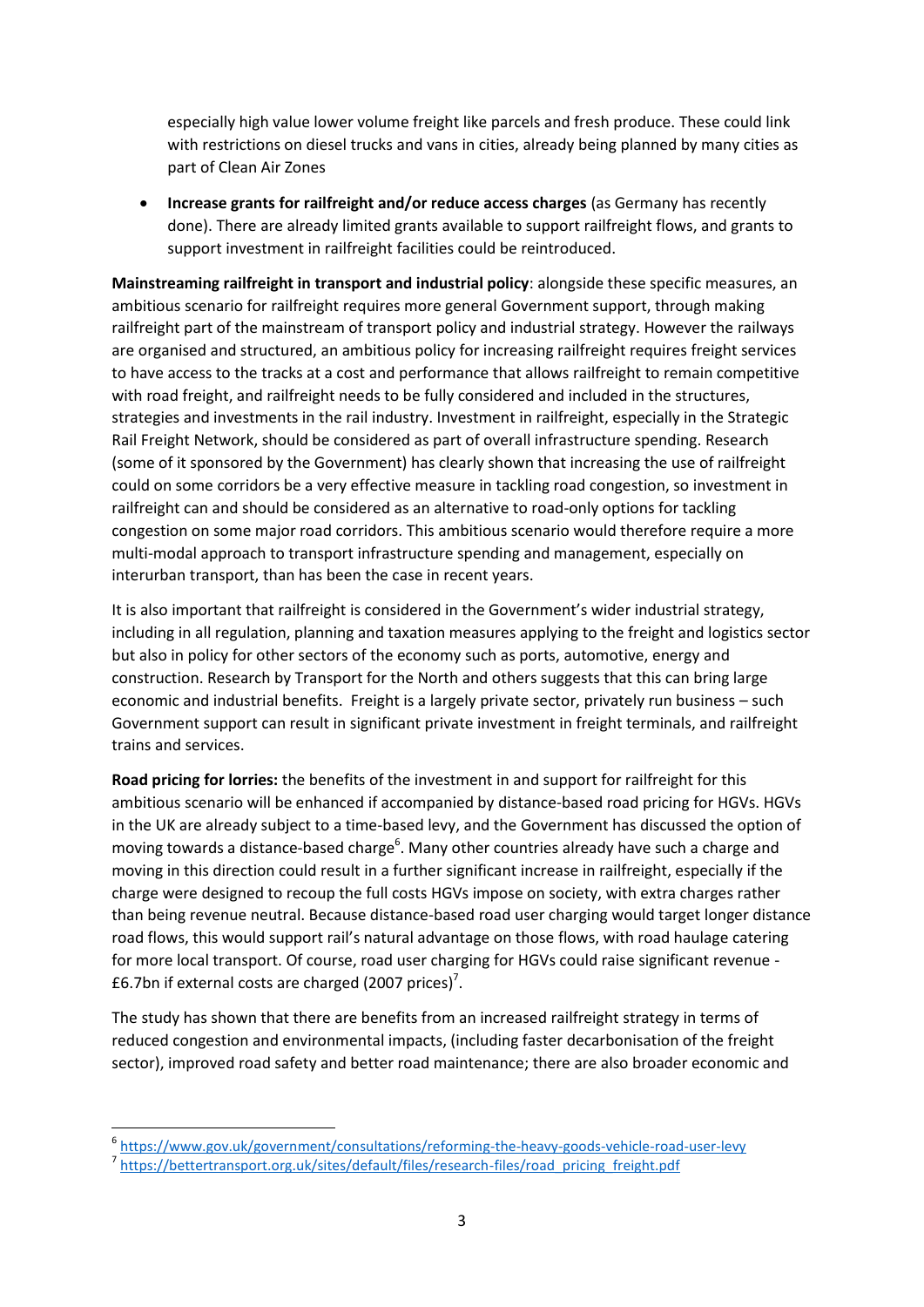employment benefits. The Arup report suggests that the combination of all these measures could save 40% of the annual CO2 emissions from HGVs.

The table below shows the different interventions and their likely cost in terms of public funding, likely impacts on railfreight and the wider benefits. It also includes a multiplier of 50% to represent impacts of road pricing or similar measures. Clearly these numbers are indicative rather than precise – but they are a reasonable guide to the likely costs and benefits of packages of investment and interventions to support railfreight. An additional table setting out detailed calculations is attached as an Appendix to this report.

| <b>Policy Intervention</b>                                                 | Amount of<br>public funding                | Impact on<br>railfreight                                                                                                                                                                                                     | Wider economic,<br>social and<br>environmental<br>benefits                                                                                                                                                                                                                 | <b>Total benefits if</b><br>enhanced with HGV<br>road pricing multiplier <sup>8</sup><br>or equivalent (50%) |
|----------------------------------------------------------------------------|--------------------------------------------|------------------------------------------------------------------------------------------------------------------------------------------------------------------------------------------------------------------------------|----------------------------------------------------------------------------------------------------------------------------------------------------------------------------------------------------------------------------------------------------------------------------|--------------------------------------------------------------------------------------------------------------|
| Fund current plans for<br>strategic investment in<br>rail freight capacity | £0.6-1.1bn CP6;<br>$£2.9bn-6bn$<br>$CP7^9$ | Unlocks higher<br>growth in<br>railfreight; up to<br>49% growth in<br>tonnes lifted<br>2016/7-2023/4,<br>60% growth by<br>2043 (railfreight<br>currently 9%<br>mode share <sup>10</sup> so<br>this means<br>growth to 13.5%) | [£89m per year];<br>Monetary benefit:<br>£1.7-4.7bn overall over<br>7 years. $^{11}$<br>Non-monetary benefit:<br>15.01bn tonne km per<br>year reduced road<br>freight by 2030 (=10.2)<br>% of current road<br>freight) and carbon<br>reduction 0.42mt<br>CO2e/year $^{12}$ | £2.5-7.0bn over 7 years,<br>plus increased<br>environmental benefits<br>of £0.4bn                            |

 $8$  Multiplier derived from Transport 2000/MDS (2007) study, which, using the same model as used by the DfT, indicates that a distance-based HGV levy set at a level to cover the full external costs of HGVs would result in approximately 50% uplift in rail freight volumes above business as usual. See main text p8 [https://bettertransport.org.uk/sites/default/files/research-files/road\\_pricing\\_freight.pdf](https://bettertransport.org.uk/sites/default/files/research-files/road_pricing_freight.pdf)

<sup>&</sup>lt;sup>9</sup> Ranges represent uncertainties in scheme delivery costs, not differences in number of schemes or specifications. It is unclear what proportion of this funding is currently included in Government spending plans. Enhancements were excluded from the Statement of Funds Available for 2019-24 Control Period 6, leaving them to be funded as and when DfT and Treasury see fit. Funding is completely uncertain for 2024-29 Control Period 7. For the purposes of this analysis, we assume Network Rail and partners have capacity to deliver the enhancements they have identified as part of their strategy.

<sup>&</sup>lt;sup>10</sup>[https://assets.publishing.service.gov.uk/government/uploads/system/uploads/attachment\\_data/file/787488](https://assets.publishing.service.gov.uk/government/uploads/system/uploads/attachment_data/file/787488/tsgb-2018-report-summaries.pdf) [/tsgb-2018-report-summaries.pdf;](https://assets.publishing.service.gov.uk/government/uploads/system/uploads/attachment_data/file/787488/tsgb-2018-report-summaries.pdf) [https://www.gov.uk/government/statistical-data-sets/tsgb04](https://www.gov.uk/government/statistical-data-sets/tsgb04-freight#domestic-freight-transport) [freight#domestic-freight-transport,](https://www.gov.uk/government/statistical-data-sets/tsgb04-freight#domestic-freight-transport) table TSGB 0403

<https://cdn.networkrail.co.uk/wp-content/uploads/2018/02/FNPO-Route-Strategic-Plan.pdf> These WebTAG assumptions incorporate reduced congestion and various environmental benefits, similar to the valuations used for Mode Shift Revenue Grants.

<sup>&</sup>lt;sup>12</sup> Arup estimate reduced road freight of 6.31bn tonne km and a reduction in carbon of 0.48 mt carbon/year (0.18mt CO2e/year) by 2030 (on a 2016 baseline) from an investment in the Strategic Freight Network and 8.70bn tonne km and 0.66mt carbon/year (0.24 mt CO2e) from investment in capacity and gauge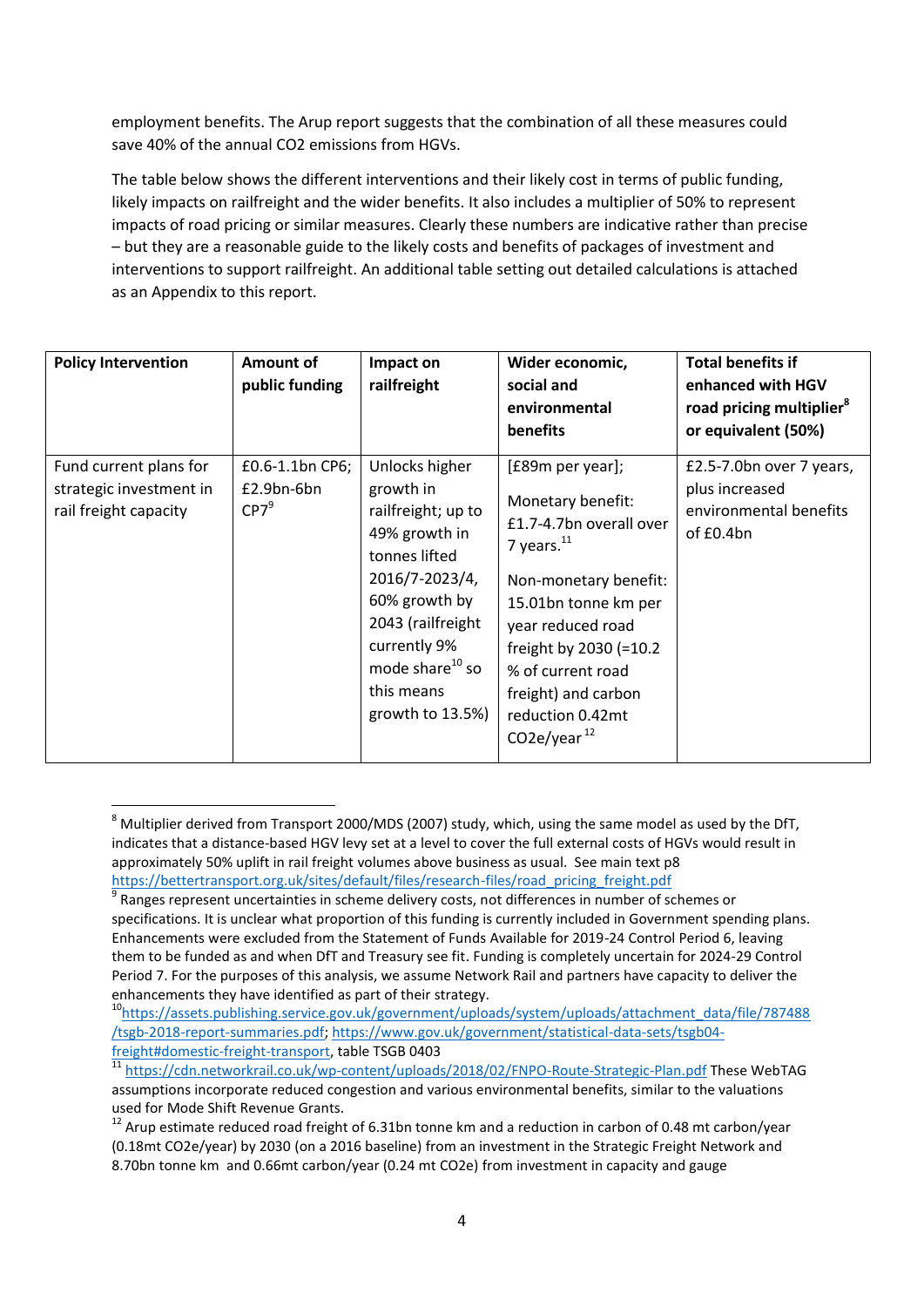| <b>Policy Intervention</b>                                                                                                   | <b>Amount of</b><br>public funding                                                               | Impact on<br>railfreight                                                                                                                                                                                                            | Wider economic,<br>social and<br>environmental<br>benefits                                                                                                                                                                                                                                | <b>Total benefits if</b><br>enhanced with HGV<br>road pricing multiplier <sup>8</sup><br>or equivalent (50%) |
|------------------------------------------------------------------------------------------------------------------------------|--------------------------------------------------------------------------------------------------|-------------------------------------------------------------------------------------------------------------------------------------------------------------------------------------------------------------------------------------|-------------------------------------------------------------------------------------------------------------------------------------------------------------------------------------------------------------------------------------------------------------------------------------------|--------------------------------------------------------------------------------------------------------------|
| Commit to a sustained<br>rolling programme of<br>infill electrification to<br>create a strategic<br>electric freight network | £1bn spend -<br>£100m per year<br>for 10 years $^{13}$                                           | Reduced<br>operating costs<br>and increased<br>capacity                                                                                                                                                                             | Non-monetary<br>benefits: 349,000<br>tonnes less CO2 per<br>year (0.35 mt CO2) at<br>50% electric<br>railfreight <sup>14</sup> . Enables<br>decarbonisation of rail<br>and wider freight<br>industry                                                                                      | N/A                                                                                                          |
| Link freight sites to the<br>rail network and other<br>measures <sup>15</sup>                                                | £2.9bn TfN<br><sup>16</sup> package<br>2018-33<br>(national spend<br>pro-rata<br>£6.7bn) $^{17}$ | 32.7m extra<br>railfreight train<br>km/year (72%<br>extra) and 56m<br>extra railfreight<br>tonnes/year<br>(56% extra)<br>2018-2033<br>compared with<br>business as usual<br>$(= 42\%$ increase<br>on 2014<br>railfreight<br>tonnes) | Monetary<br>benefits: £13-20bn<br>economic benefits <sup>18</sup><br>(£30-47bn nationally),<br>25000-38000 jobs<br>(58000-88000<br>nationally), plus £34bn<br>user and<br>environmental<br>benefits (£79bn<br>nationally), carbon<br>reduction estimate 1.5<br>mt CO2e/year <sup>19</sup> | £19-30bn economic<br>benefits, £51bn user/<br>environmental benefits                                         |

enhancement[s https://www.arup.com/-](https://www.arup.com/-/media/arup/files/publications/f/future_potential_for_modal_shift_in_the_uk_rail_freight_market.pdf)

[/media/arup/files/publications/f/future\\_potential\\_for\\_modal\\_shift\\_in\\_the\\_uk\\_rail\\_freight\\_market.pdf](https://www.arup.com/-/media/arup/files/publications/f/future_potential_for_modal_shift_in_the_uk_rail_freight_market.pdf)

 $13$  Note this is additional to the strategic investment in railfreight capacity and could in many cases be shared with passenger service electrification

1

investment[.https://www.transportforthenorth.com/wp-content/uploads/TfN-Freight-and-Logistics-Report.pdf](https://www.transportforthenorth.com/wp-content/uploads/TfN-Freight-and-Logistics-Report.pdf)  $^{16}$  TfN = Transport for the North

17 https://www.raildeliverygroup.com/files/Publications/2018-06 rail\_freight\_working\_for\_britain.pdf. This takes KPMG figures showing that regions in the North of England together account for 43% of the total economic benefits from railfreight. This gives a multiplier for national benefits and has been used as an indicator for costs as well.

<sup>18</sup> From TfN study reference 13

<sup>19</sup> This is using carbon savings estimates fro[m https://www.arup.com/-](https://www.arup.com/-/media/arup/files/publications/f/future_potential_for_modal_shift_in_the_uk_rail_freight_market.pdf)

[/media/arup/files/publications/f/future\\_potential\\_for\\_modal\\_shift\\_in\\_the\\_uk\\_rail\\_freight\\_market.pdf,](https://www.arup.com/-/media/arup/files/publications/f/future_potential_for_modal_shift_in_the_uk_rail_freight_market.pdf) table 7.5, for new and refurbished terminals, land safeguarding and consolidation centres. Note that these are by 2030 on a 2016 baseline, whereas the TfN measures are calculated for 2018-33.

<sup>&</sup>lt;sup>14</sup> Arup ibid

<sup>&</sup>lt;sup>15</sup> This is based on the freight and logistics research for Transport for the North, which modelled a series of Multi-Modal Distribution Parks and other land use planning and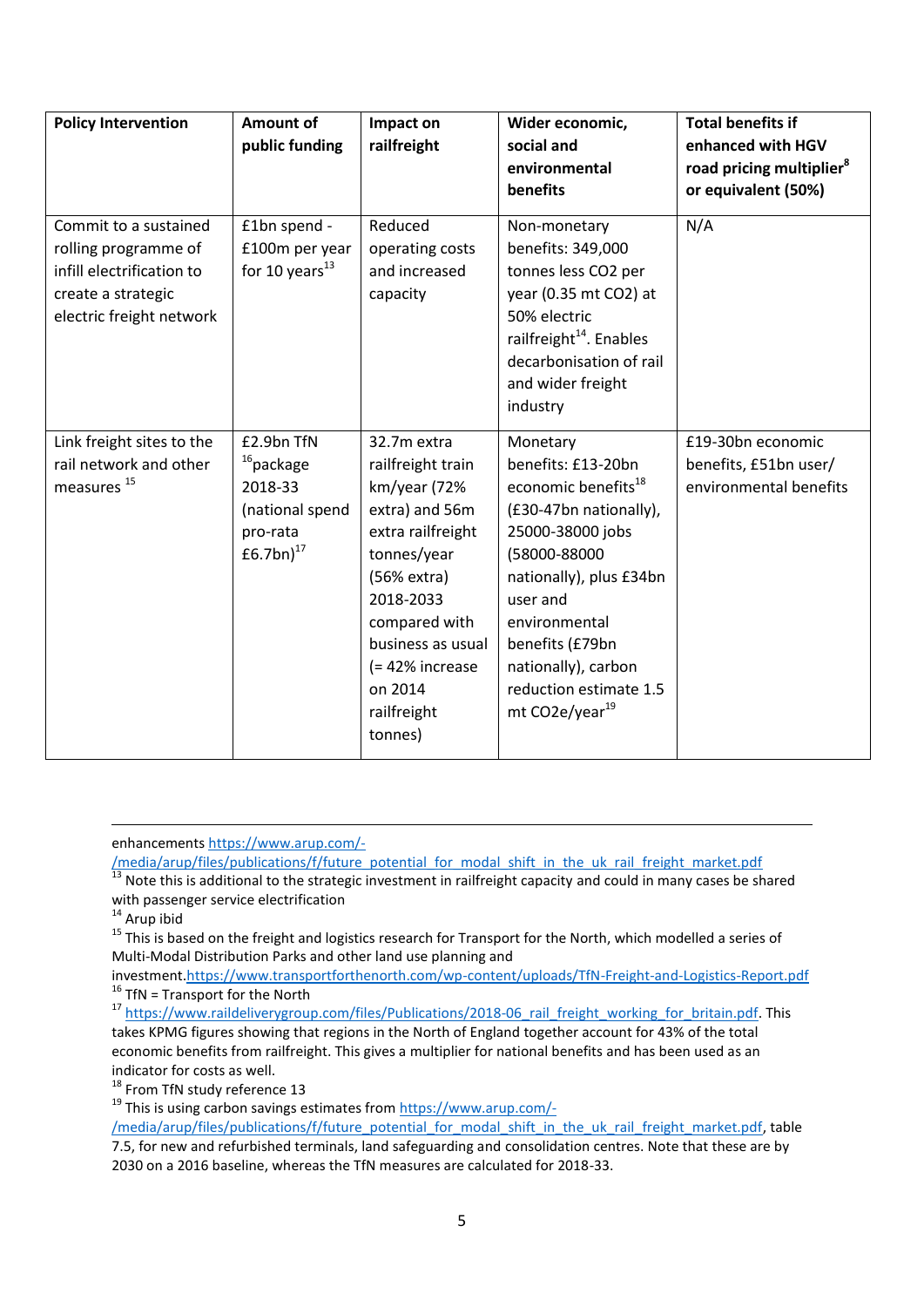| <b>Policy Intervention</b>                                     | Amount of                                                                                                   | Impact on                                                                                                                                                           | Wider economic,                                                                                     | <b>Total benefits if</b>                                                         |
|----------------------------------------------------------------|-------------------------------------------------------------------------------------------------------------|---------------------------------------------------------------------------------------------------------------------------------------------------------------------|-----------------------------------------------------------------------------------------------------|----------------------------------------------------------------------------------|
|                                                                | public funding                                                                                              | railfreight                                                                                                                                                         | social and<br>environmental<br>benefits                                                             | enhanced with HGV<br>road pricing multiplier <sup>8</sup><br>or equivalent (50%) |
| Support new types of<br>rail freight services                  | Unclear, but<br>could be<br>included<br>passenger rail<br>service<br>specifications<br>and NR<br>programmes | Up to £138m of<br>extra revenue<br>(15% addition to<br>current freight<br>operating<br>companies'<br>turnover) <sup>20</sup>                                        | Reductions in vehicle<br>numbers on road and<br>opportunities for<br>sustainable first/last<br>mile | £207m extra revenue                                                              |
| Increase railfreight<br>grants and/or reduce<br>access charges | Increased<br>grants budget<br>to £50m/year                                                                  | Increased use of<br>railfreight<br>(4.64bn tonne<br>km per year,<br>+27%), reduced<br>road freight<br>(4.91bn tonne<br>km per year, -<br>3.4%) 2016-<br>$2030^{21}$ | Reduction of 378,624<br>tonnes of carbon per<br>year by $2030$ , = 1.4mt<br>CO <sub>2</sub> e       |                                                                                  |
| <b>TOTAL over 7 years</b><br>(capital)<br>(revenue)            | £6.28-8.8bn<br>£350m                                                                                        | Up to 49%<br>increased rail<br>freight tonnage<br>Est 12.6% tonne-<br>km                                                                                            | £52.6-63.5bn                                                                                        | £78.9-95.3bn                                                                     |
| <b>TOTAL over 10 years</b><br>(capital)<br>(revenue)           | £8.97-12.57<br>£500m                                                                                        | Up to 79%<br>increased<br>tonnage <sup>22</sup><br>Est 18%<br>increased tonne-<br>kms                                                                               | £75.1-90.7bn <sup>23</sup>                                                                          | £112.64-136.1bn                                                                  |

**<sup>.</sup>** <sup>20</sup> "Carriage of Goods on Passenger Trains", Arups for Department for Transport, 2016

<sup>&</sup>lt;sup>21</sup> Figures from [https://www.arup.com/-](https://www.arup.com/-/media/arup/files/publications/f/future_potential_for_modal_shift_in_the_uk_rail_freight_market.pdf)

[<sup>/</sup>media/arup/files/publications/f/future\\_potential\\_for\\_modal\\_shift\\_in\\_the\\_uk\\_rail\\_freight\\_market.pdf](https://www.arup.com/-/media/arup/files/publications/f/future_potential_for_modal_shift_in_the_uk_rail_freight_market.pdf)

 $22$  Calculations based on pro-rata increase in railfreight tonnage carried, with capacity increases and linking freight sites to the rail network, over the 7 and 10 years respectively.

<sup>&</sup>lt;sup>23</sup> Calculations based on pro-rata benefits in increases in capacity and economic, user and environmental benefits from linking freight sites to the rail network, over 7 and 10 years respectively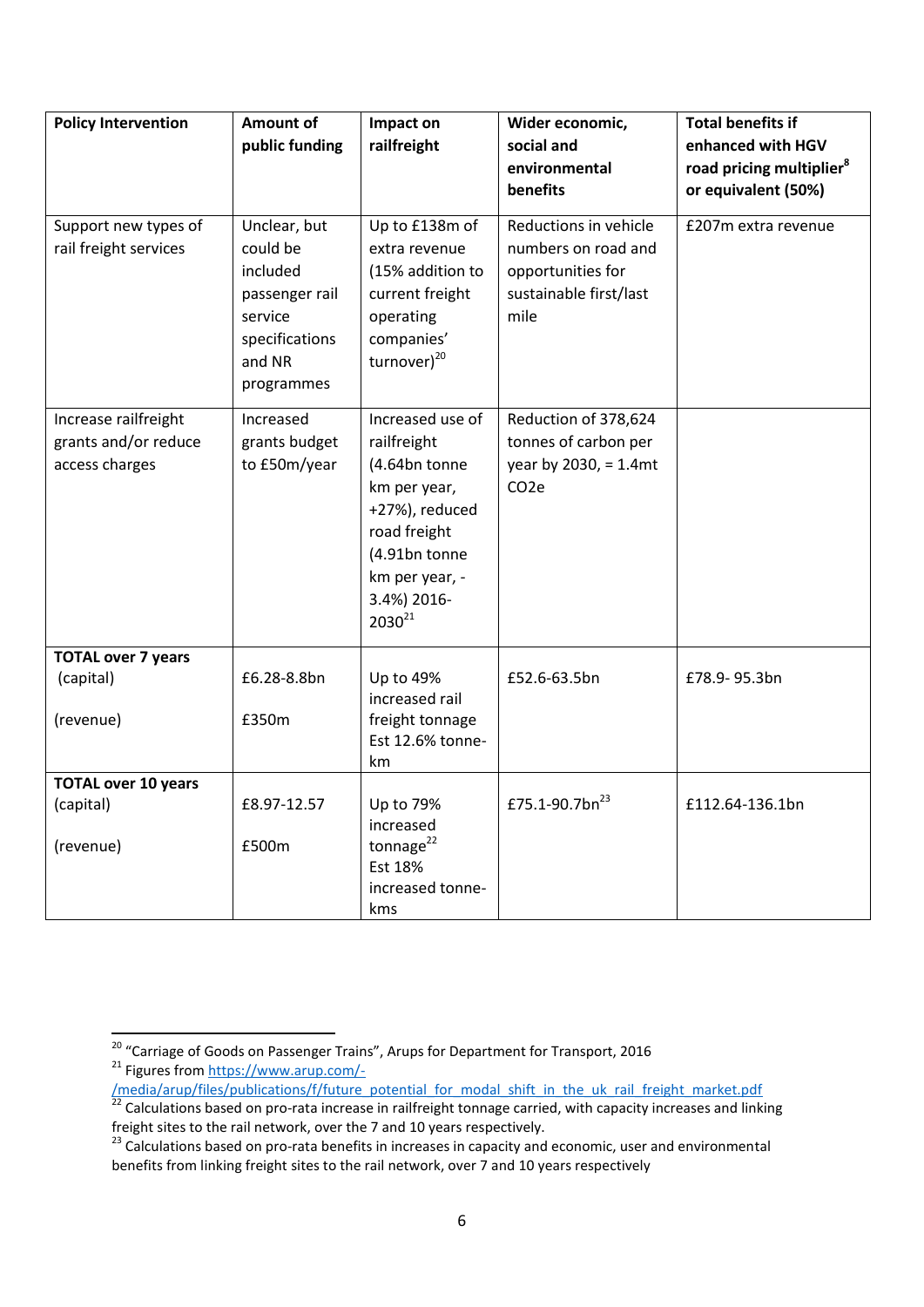#### Introduction

**.** 

Most discussion on rail freight is within current funding and policy frameworks. This report looks at the potential outcomes with different frameworks: higher levels of capital investment and revenue support and other complementary policies supporting an increase in freight transport by rail and in rail's share of total freight transport. The aim is to look at the wider economic, social and environmental benefits from a new approach.

#### Current trends and investment in rail freight

Unlike in North America, freight on rail in Britain operates as a marginal user within a predominantly passenger railway. The companies operating freight trains are mostly privately run and bid for access rights on the rail network. Freight on the railways is now run in dedicated freight trains; previous services carrying freight on passenger trains (latterly Red Star Parcels) ceased in the 1990s (though small niche services have restarted recently). Alongside public funding for infrastructure, there has been significant private sector investment in railfreight – the freight operators have invested over £2bn since 1997 $^{24}$  with additional investment by those constructing and running wagons and terminals.

Freight on the railways has been through a period of huge change. Broad trends include:

- A decline in coal traffic to power stations, traditionally a staple traffic of rail
- An increase in intermodal traffic, especially to/from the ports but also serving inland strategic rail freight interchanges. 25% of all containers inspected or exported travel by rail, rising to 30-40% at the deep-sea ports of Felixstowe, London Gateway and Southampton
- An increase in construction traffic, especially aggregates (110% since 1997).

Railfreight volumes in 2017-18 were around 17bn tonne-kilometres, accounting for around 9% of total surface freight movement. This has fluctuated – it was 8% in 1998, rising to 13% in 2014, but has fallen with increases in road freight and decline in coal and steel bulk traffic. Compared solely to heavy goods vehicles (HGVs), rail's share was 16% in 2016 $^{25}$ .

The rail industry's long-term planning process, led by Network Rail, has produced forecasts of future railfreight traffic based on these trends. These have a range of scenarios – the 2013 Freight Market Study by Network Rail forecast an increase of tonne kms to nearly 60bn by 2043 $^{26}$ .

However, various factors have combined to see lower growth since the 2013 study. These include a continued freeze on fuel duty and lower wage growth which have helped road freight to keep its costs lower than predicted. There has also been less rail-based warehousing completed and there are continued capacity constraints on the rail network. The latest Network Rail strategic plan for freight (February 2018) therefore has a range of shorter-term scenarios, suggesting that freight moved (tonnes lifted) could increase from 2016/17 to 2023/24 by between 18 and 49%, depending on whether policies and market factors favour rail or road, and on general market growth. These scenarios all assume unconstrained network capacity; two further scenarios which include

<sup>&</sup>lt;sup>24</sup> <https://www.raildeliverygroup.com/about-us/publications.html?task=file.download&id=288> quoting KPMG for ORR 2013

<sup>&</sup>lt;sup>25</sup>[https://assets.publishing.service.gov.uk/government/uploads/system/uploads/attachment\\_data/file/552492](https://assets.publishing.service.gov.uk/government/uploads/system/uploads/attachment_data/file/552492/rail-freight-strategy.pdf%20para%2046) [/rail-freight-strategy.pdf para 46.](https://assets.publishing.service.gov.uk/government/uploads/system/uploads/attachment_data/file/552492/rail-freight-strategy.pdf%20para%2046)

<sup>26</sup> [https://www.networkrail.co.uk/wp-content/uploads/2016/11/Freight-Market-Study.pdf,](https://www.networkrail.co.uk/wp-content/uploads/2016/11/Freight-Market-Study.pdf) figure 4.18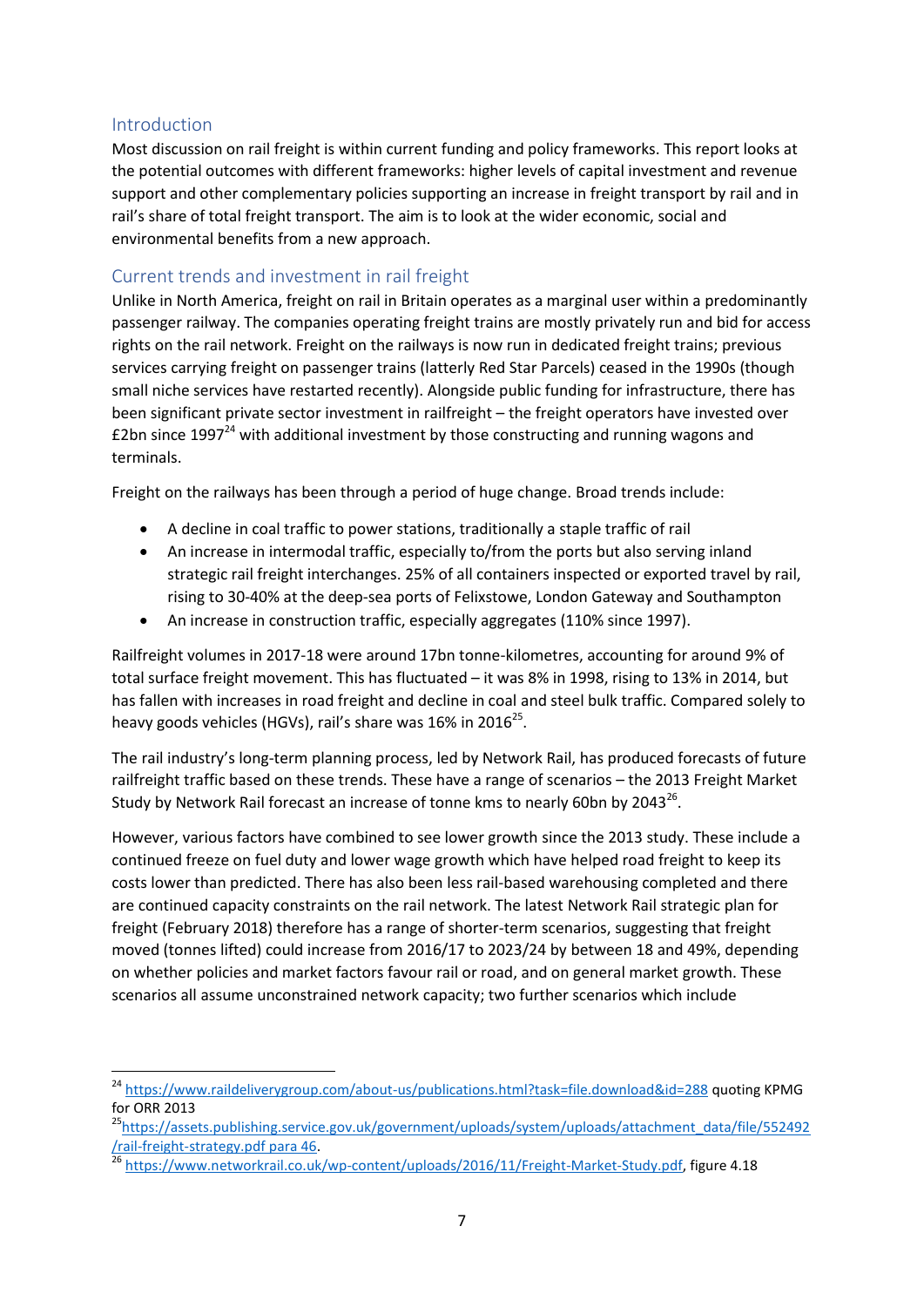constrained network capacity predict a reduction in railfreight tonnage of 9% or an increase of only 13%. For planning purposes, Network Rail is assuming 15.6% growth for this period<sup>27</sup>.

These scenarios show that trends in railfreight traffic are at least partly dependent on available capacity on the rail network to accommodate growth. They are also dependent on the availability of freight terminals or railheads to allow freight users convenient access to the rail network, as well as wider policies and market factors and whether these give advantages to rail or road for freight.

Other studies have supported this analysis. A 2016 study by Arups for the Department for Transport concluded that "there is clear potential for growth across several commodity groups. However, much of this is currently forecast to occur on the road network rather than on the rail network. Therefore there is an opportunity to initiate modal shift away from road and towards rail to accommodate this growth, as well as move existing traffic from road to rail. However, these opportunities may not be realised due to barriers which currently inhibit this modal shift." $^{28}$ 

This analysis has been used by the industry to develop a programme of public investment for the current and future control periods in the "strategic freight network", based on releasing suppressed demand through targeted investment at pinch points on the rail network. The 2017 Freight Network Study analysed 11 strategic corridors and produced a set of investment proposals in these, covering capacity (extra lines, signalling etc), gauge (allowing higher trains to take taller containers) and capability (longer and heavier) trains<sup>29</sup>. In the longer term, line reopenings are also suggested to provide more direct routes for freight with more capacity. This investment is set out in the 2018 strategic plan as a 15-year programme. The cost of schemes to be delivered in the 2019-2024 Control Period 6, is estimated at £600m-£1.1bn. A further set of schemes, to be developed in CP6 but delivered in CP7, is estimated at between £2.9bn and £6bn, and there is a list of possible projects for CP8 which are not costed at present. However, as the strategy notes, this is not currently committed<sup>30</sup>. The Government has yet to determine its spending on rail enhancements in CP6, because it is promoting these enhancements as a pipeline of schemes, to be funded as they come forward, rather than, as in previous control periods, as a 5-year programme<sup>31</sup>.

It should be noted that this applies to England and Wales. The Scottish Government has a separate regulatory settlement for the railways and in its High-Level Output Specification for CP6 it has set a target of 7.5% growth in railfreight in Scotland 2019-24, and is funding investment in gauge and capability enhancement accordingly<sup>32</sup>. This has been followed up by a "growth plan" from the industry which shows how this target will be developed, planned and delivered<sup>33</sup>, including infrastructure spending during CP6.

Beyond the investment in the strategic freight network, there is at present very limited direct public funding for railfreight services. There is a small grants scheme– the Mode Shift Revenue Support

<sup>&</sup>lt;sup>27</sup> <https://cdn.networkrail.co.uk/wp-content/uploads/2018/02/FNPO-Route-Strategic-Plan.pdf>

<sup>28</sup> [https://www.arup.com/perspectives/publications/research/section/future-potential-for-modal-shift-in-the](https://www.arup.com/perspectives/publications/research/section/future-potential-for-modal-shift-in-the-uk-rail-freight-market)[uk-rail-freight-market](https://www.arup.com/perspectives/publications/research/section/future-potential-for-modal-shift-in-the-uk-rail-freight-market)

<sup>29</sup> <https://cdn.networkrail.co.uk/wp-content/uploads/2017/04/Freight-Network-Study-April-2017.pdf>

<sup>30</sup> <https://cdn.networkrail.co.uk/wp-content/uploads/2018/02/FNPO-Route-Strategic-Plan.pdf> Appendix C

<sup>31</sup>[https://assets.publishing.service.gov.uk/government/uploads/system/uploads/attachment\\_data/file/691719](https://assets.publishing.service.gov.uk/government/uploads/system/uploads/attachment_data/file/691719/rail-network-enhancements-pipeline.pdf) [/rail-network-enhancements-pipeline.pdf](https://assets.publishing.service.gov.uk/government/uploads/system/uploads/attachment_data/file/691719/rail-network-enhancements-pipeline.pdf)<br>32 kttps://

<sup>32</sup> [https://www.transport.gov.scot/publication/the-scottish-ministers-high-level-output-specification-for](https://www.transport.gov.scot/publication/the-scottish-ministers-high-level-output-specification-for-control-period-6) $control-period-6  

$$
\underbrace{control-period-6}_{33 \text{ km}}
$$$  $control-period-6  

$$
\underbrace{control-period-6}_{33 \text{ km}}
$$$  $control-period-6  

$$
\underbrace{control-period-6}_{33 \text{ km}}
$$$ </u>

<sup>33</sup> [https://cdn.networkrail.co.uk/wp-content/uploads/2019/03/Scotland-Industry-Growth-Plan-for-Rail-](https://cdn.networkrail.co.uk/wp-content/uploads/2019/03/Scotland-Industry-Growth-Plan-for-Rail-Freight.pdf)[Freight.pdf](https://cdn.networkrail.co.uk/wp-content/uploads/2019/03/Scotland-Industry-Growth-Plan-for-Rail-Freight.pdf)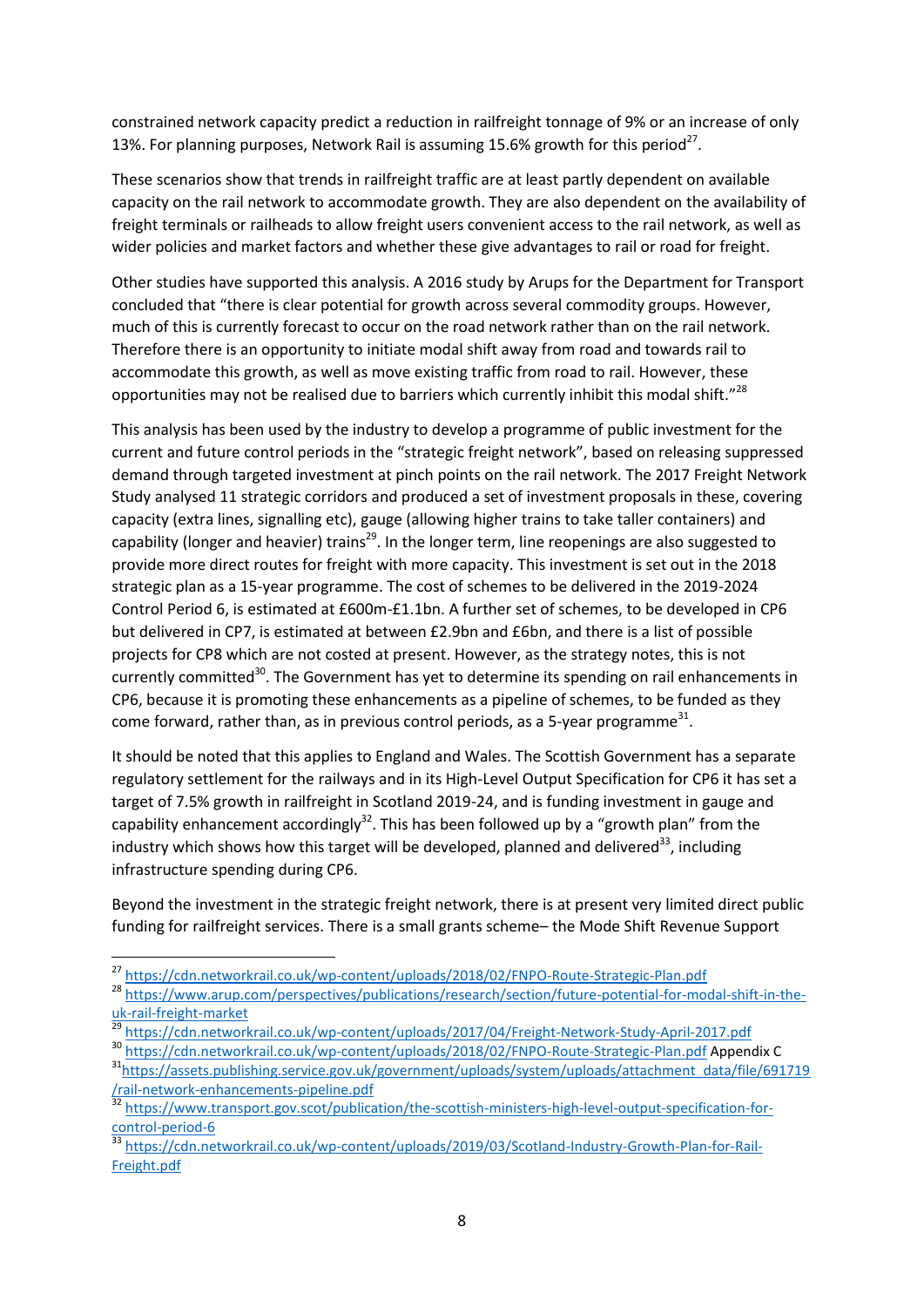scheme<sup>34</sup> - which supports some rail freight flows. No other public funding for rail freight now exists in England; a Freight Facilities Grant scheme, funding the capital costs of rail freight facilities, was scrapped in England in 2011 but has been continued by the Scottish and Welsh Governments.

There is also what could be described as indirect public support for rail freight. As marginal users, freight trains pay only their marginal costs for use of railway tracks, and there is also a long standing "red diesel" scheme which means that diesel freight (and passenger) trains pay lower fuel duty than other diesel users (farmers and other industries also benefit from this scheme) $^{35}$ .

In summary, there is investment in railfreight, though the current enhancements framework makes this difficult to quantify. The industry has proposed a programme of schemes to release capacity and enable growth over the next 15 years or so. This would support increased railfreight by overcoming network capacity constraints. Based on the industry modelling work, this might allow railfreight to increase by up to 49% by 2024 in terms of tonnes lifted (based on the 2018 scenarios) and by up to 50% in tonne kilometres over the same period (following the 2013 forecasts)<sup>36</sup>.

### Increased ambition

**.** 

The scenarios and investment proposals described above are based on the railfreight industry's current operating environment and the current broader policy environment. This report is however looking at options for higher ambition. There are many ways in which higher usage of rail for freight might be achieved, and higher capital investment might be directed. These include **supply side** measures, increasing the supply and convenience of railfreight services and lowering their cost; and **demand side** measures, which will increase demand for railfreight services.

#### *Increasing the supply of railfreight services*

There are several ways in which railfreight services might be increased and improved and costs reduced. These can be categorised as follows:

**Further investment in railfreight capacity:** this is in effect an expansion of business as usual, with further and faster investment in increased network capacity and capability for freight: resignalling, extra tracks, longer and extra loops, increased height (larger gauge), remodelled junctions (flyovers/underpasses), avoiding lines around stations etc. This mainly amounts to speeding up delivery of the strategic freight network programme as set out in the February 2018 Freight Strategic Plan. This investment has the potential to release significant further suppressed demand through longer, extra and faster trains, which overall would significantly increase the productivity of rail and reduce costs. It should be noted that many schemes would benefit passenger trains as well as freight, such as upgrades to junctions at Ely. As well as this, the "digital railway" programme, being developed by Network Rail, can bring further benefits to freight through better traffic management, and new signalling systems.

**Electrification for rail freight**: The Government has moved away from support for railway electrification and is putting its faith in bi-mode (diesel/electric, battery/electric or

34[https://assets.publishing.service.gov.uk/government/uploads/system/uploads/attachment\\_data/file/643021](https://assets.publishing.service.gov.uk/government/uploads/system/uploads/attachment_data/file/643021/MSRS_Guide_2015_16.pdf) [/MSRS\\_Guide\\_2015\\_16.pdf](https://assets.publishing.service.gov.uk/government/uploads/system/uploads/attachment_data/file/643021/MSRS_Guide_2015_16.pdf)

All and Cause 2010 To built the fact that railfreight pays charges to access the rail network, whilst HGVs 35 Red diesel is mostly offset by the fact that railfreight pays charges to access the rail network, whilst HGVs pay full tax but no access charge for roads. In addition, as we note later, research suggests that road freight taxation does not fully cover external costs and the impact on road surfaces, so reductions in full costs for rail should be seen in this light

<sup>&</sup>lt;sup>36</sup> Note: all estimates of future freight trends under all scenarios do not take account of disruption from Brexit in trade and freight flows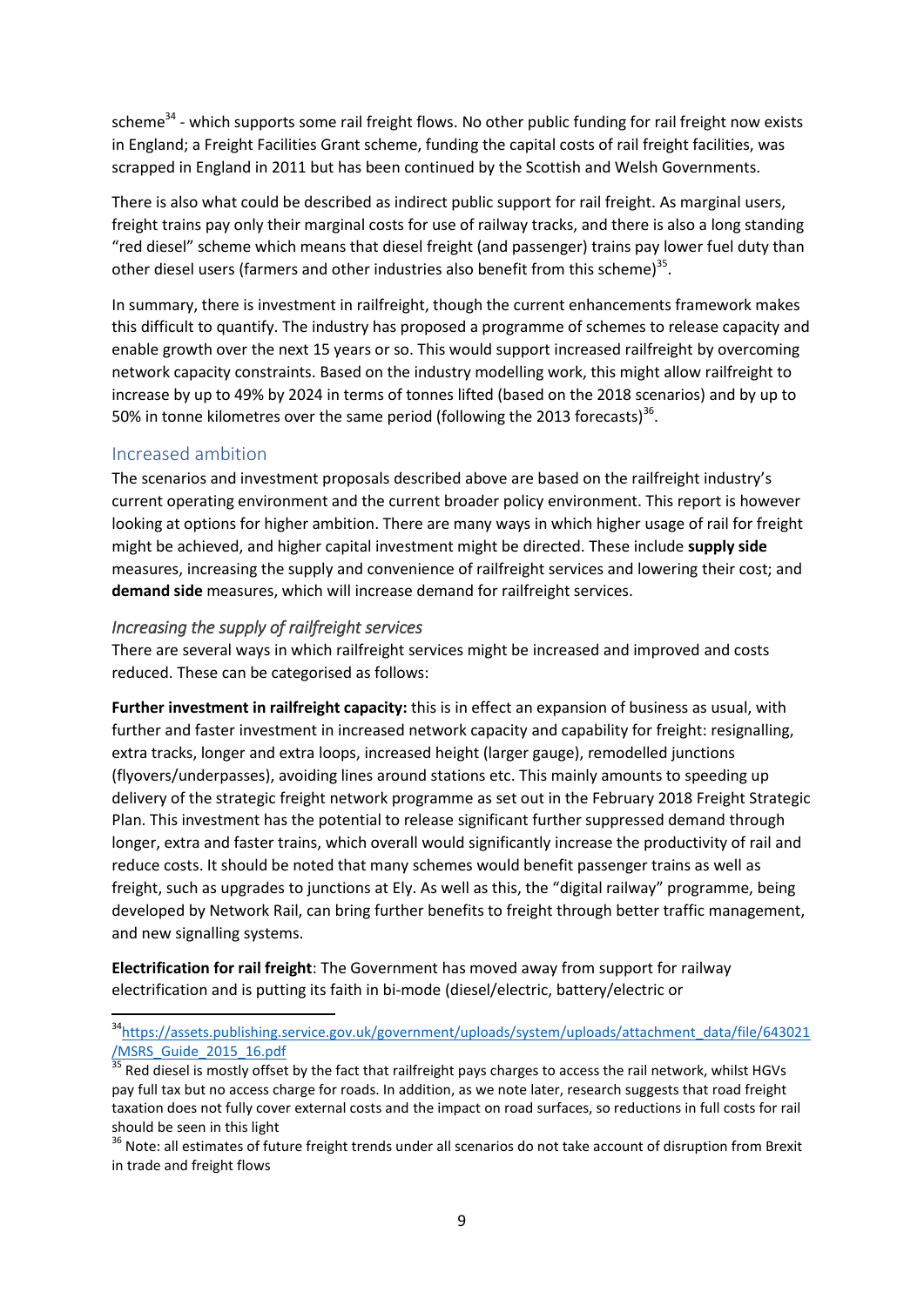hydrogen/electric) combinations for future traction. However, these suffer the disadvantage of increased weight in carrying around diesel fuel, batteries or hydrogen, and to date the power output of battery and hydrogen trains is insufficient for main line freight requirements. Electric traction can be lighter and faster and hence increase productivity – it can also be cheaper and brings environmental benefits (see below). The recent Scottish railfreight industry growth plan points out the benefits electrification can bring in terms of freight capacity: "electric locos improve acceleration [and] get trains to their destination faster for customers, freeing up paths on busy sections of the network. The continued introduction of electric and dual-powered freight locomotives has allowed freight services to be timetabled more efficiently between existing passenger services and, in general, permitted heavier and longer freight services"<sup>37</sup>. One industry commentator has recently proposed a ten-year programme of main line and infill electrification, which could result in 60% of rail freight moving to electric traction<sup>38</sup>. Such a long-term programme would in turn create a compelling business case for freight companies to invest in electric locomotives.

**Investment in linking freight sites to the rail network:** a barrier to using railfreight is that, for many freight users, direct access to the rail network is either not available or is constrained in various ways, leading to increased costs of access (usually a first/last mile road trip to access a railfreight terminal). This is partly a consequence of many years of planning around road transport for freight, and more recently through deregulation of the planning system. By funding direct links to the rail network for ports, distribution centres or individual major freight users, the cost of access to rail would be reduced, and convenience and attractiveness increased, relative to road. The Freight Facilities Grant, which as noted above was abolished in England in 2011, was aimed at providing capital costs for rail connections and this could be reintroduced, but a more ambitious approach would see a strategic and planned investment programme for planning new rail-connected freight facilities and connecting existing major freight sites to the rail network. This programme should be nationally co-ordinated, linked to the Government's industrial strategy, but could be led by the subnational transport bodies such as Transport for the North (TfN), working as appropriate with the private sector. In fact, TfN have carried out their own research on freight and logistics which has fed into their strategic plan for the North<sup>39</sup>. A central proposal in this report is for a network of Multimodal Distribution Parks (MDPs), with public sector funding where necessary, and with "chaining" to ensure they are connected to a single freight route. This is linked to the supportive planning regime for rail freight interchanges described below. A related proposal is made in the Scottish Rail Freight Growth strategy referred to above, which suggests "ring-fencing the value generated by the Network Rail freight estate... The freight estate has potential to become a 'prime mover' supporting future freight network enhancements – offering a direct, incentivised linkage between further development in the scale of freight estate activity and the resultant incomes then supporting freight network enhancements"<sup>40</sup>.

**Investment in/ support for new types of railfreight services:** so far this report has looked at ways to enhance the current model of rail freight provision – dedicated trains carrying rail wagons between purpose-built freight terminals and facilities. There have however been suggestions and proposals,

<sup>&</sup>lt;sup>37</sup> [https://www.networkrail.co.uk/wp-content/uploads/2019/03/Scotland-Industry-Growth-Plan-for-Rail-](https://www.networkrail.co.uk/wp-content/uploads/2019/03/Scotland-Industry-Growth-Plan-for-Rail-Freight.pdf)[Freight.pdf](https://www.networkrail.co.uk/wp-content/uploads/2019/03/Scotland-Industry-Growth-Plan-for-Rail-Freight.pdf) p10

<sup>38</sup> <http://www.freightonrail.org.uk/PDF/Modern-Railways-April-2018.pdf>

<sup>39</sup> <https://www.transportforthenorth.com/wp-content/uploads/TfN-Freight-and-Logistics-Report.pdf>

<sup>40</sup> [https://www.networkrail.co.uk/wp-content/uploads/2019/03/Scotland-Industry-Growth-Plan-for-Rail-](https://www.networkrail.co.uk/wp-content/uploads/2019/03/Scotland-Industry-Growth-Plan-for-Rail-Freight.pdf)[Freight.pdf](https://www.networkrail.co.uk/wp-content/uploads/2019/03/Scotland-Industry-Growth-Plan-for-Rail-Freight.pdf) p28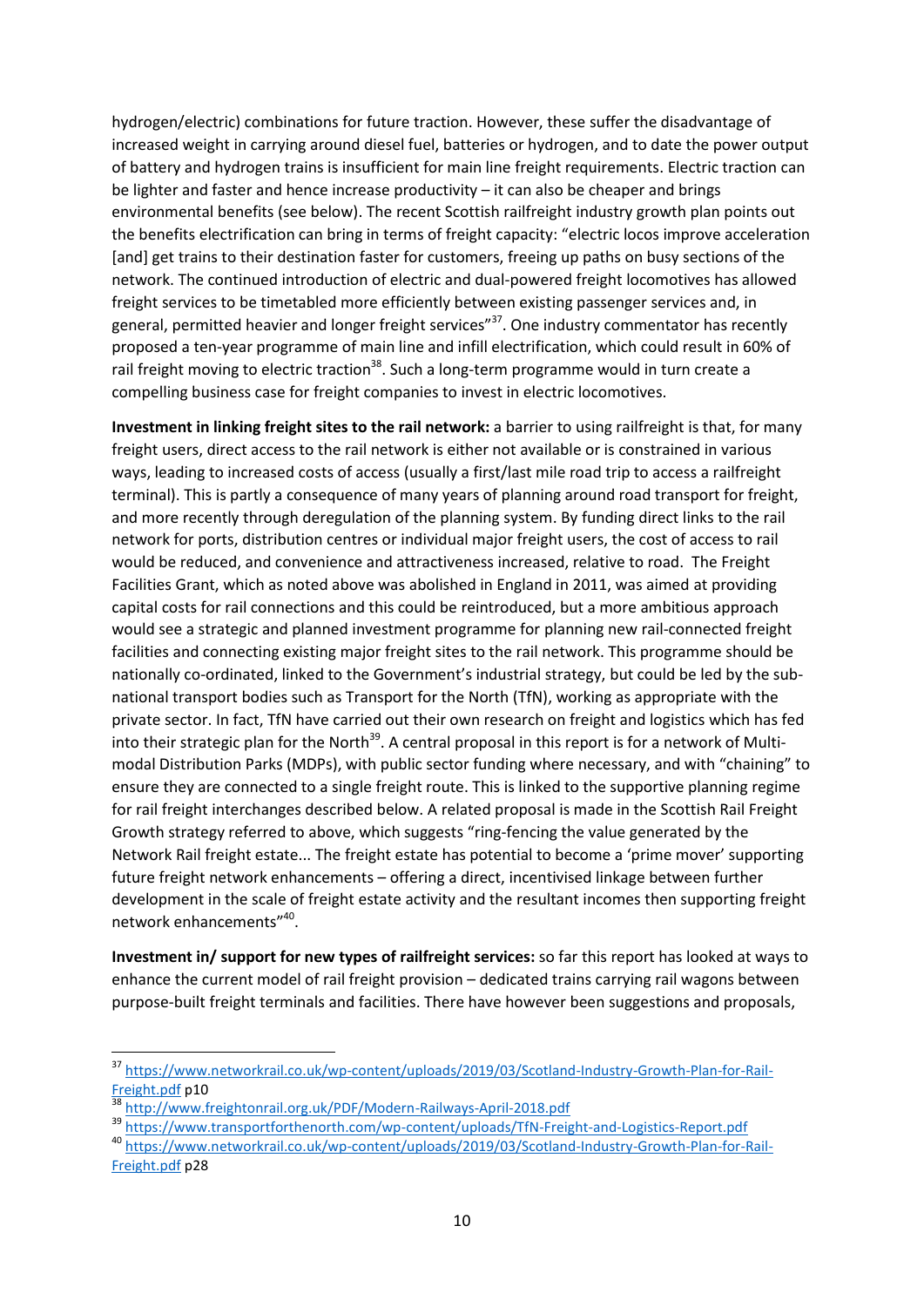and in some cases niche services and trials, for different models for carrying freight by rail. These include:

- "Piggyback" services carrying lorries or lorry trailers on rail wagons. These are a feature of European freight, where the railway dimensions (the height and width of trains) are generally larger than in the UK<sup>41</sup>. However, a better option might be high gauge swap-body freight, using new technology to ensure easy transfer between rail and road; this avoids the inefficiencies of carrying round unproductive lorry trailers. With investment in increasing the gauge in the UK on the Strategic Freight Network, it is now possible to consider more swapbody services across the UK.
- City centre freight delivered via passenger stations or new consolidation hubs. Given the pressure to improve air quality in cities, getting deliveries by (electrically hauled) rail freight to city centre or edge of cities sites, with onward delivery/ collection by zero-emission road vehicles, could support city regions in their strategies to meet air quality targets. This has been trialled in 2012 and 2014 bringing a train in at night to Euston station in London but not followed up so far<sup>42</sup>. This approach is being used elsewhere; in Paris, five trains a week carry products for the Monoprix supermarket chain from suburban warehouses to the Paris-Bercy freight facility in the city. From there, low emission gas-powered delivery vehicles handle the 'last mile' to Monoprix stores<sup>43</sup>.
- High value lower volume freight, including parcels and fresh produce. There are dedicated trains run for the Royal Mail, which carry parcels on a few routes (and with additional services at Christmas), and these have been gradually built up after a period when the Royal Mail ceased using rail entirely. However, there is more interest in the potential for using space on passenger trains. There are in fact some niche services in existence already, carrying sea food on passenger trains from Cornwall to London and high value parcels, mostly linked to the pharmaceutical industry, in the East Midlands, but these have had no Government support<sup>44</sup>. Another operator has recently ordered two trains for a rail-based express parcels service<sup>45</sup>. There has been research for the Government<sup>46</sup> about a more systematic approach to carrying freight on passenger trains, which concluded that there is significant potential, especially with adaptable carriages, and discussion about a bigger and longer trial<sup>47</sup>. Italian Railways FS have in fact introduced a high-speed freight service on this model and plan to roll it out if it is successful<sup>48</sup>.

 $41$  The Channel Tunnel effectively offers a piggyback service for freight, carrying lorries through the Tunnel, as well as some conventional freight trains.

<sup>42</sup> [https://www.railwaygazette.com/news/freight/single-view/view/colas-rail-and-tnt-tests-express-rail](https://www.railwaygazette.com/news/freight/single-view/view/colas-rail-and-tnt-tests-express-rail-logistics.html)[logistics.html;](https://www.railwaygazette.com/news/freight/single-view/view/colas-rail-and-tnt-tests-express-rail-logistics.html)<http://www.ajhplant.com/freight-trials-continue-at-euston>

<sup>43</sup> [http://www.urbantransportgroup.org/system/files/general-](http://www.urbantransportgroup.org/system/files/general-docs/Delivering%20the%20future%20FINAL%20020315.pdf)

[docs/Delivering%20the%20future%20FINAL%20020315.pdf](http://www.urbantransportgroup.org/system/files/general-docs/Delivering%20the%20future%20FINAL%20020315.pdf)

<sup>44</sup> <https://www.intercityrailfreight.com/>

<sup>45</sup> [https://www.railengineer.uk/2019/01/07/porterbrook-flex-trains-for-rail-operations-groups-new-parcels](https://www.railengineer.uk/2019/01/07/porterbrook-flex-trains-for-rail-operations-groups-new-parcels-service/)[service/](https://www.railengineer.uk/2019/01/07/porterbrook-flex-trains-for-rail-operations-groups-new-parcels-service/)

 $^{46}$  "Carriage of Goods on Passenger Trains", Arups for Department for Transport, 2016

<sup>47</sup>[https://ciltuk.org.uk/Portals/0/Documents/Forums/RFG/CILT%20Rail%20Freight%20Forum%20Ed%20Wilson](https://ciltuk.org.uk/Portals/0/Documents/Forums/RFG/CILT%20Rail%20Freight%20Forum%20Ed%20Wilson%20NR%2018%2001%202018.pdf?utm_source=GM&utm_medium=email&utm_campaign=RAIL+FREIGHT+FORUM+NEWSLETTER+24+04+2018&utm_term=RAIL+FREIGHT+FORUM+NEWSLETTER+ISSUE+1%2f2018&utm_content=13763&gator_td=pkOeJCo4Yo1bkuzy7uwNgahmA2r2pQ%2bitGsA1dhnjcWhmePxJuKU8F%2bGk80KX2HTas06%2bVSWu8cd2QgoivYJziMIrfVCuVFjHw9VBphPlCs6sQDcA5mnAksIbgqvngD%2fYkORZS4LCfO8kMH3UxuA0wybuqZdm3evJkIZtMoTm7Sn55BNvZ7TbURY2oInovVVIkVrdmxL9K9UmDkb0Ft00ZfZkjdIRBLxHpCLflMbk28%3d) [%20NR%2018%2001%202018.pdf?utm\\_source=GM&utm\\_medium=email&utm\\_campaign=RAIL+FREIGHT+FO](https://ciltuk.org.uk/Portals/0/Documents/Forums/RFG/CILT%20Rail%20Freight%20Forum%20Ed%20Wilson%20NR%2018%2001%202018.pdf?utm_source=GM&utm_medium=email&utm_campaign=RAIL+FREIGHT+FORUM+NEWSLETTER+24+04+2018&utm_term=RAIL+FREIGHT+FORUM+NEWSLETTER+ISSUE+1%2f2018&utm_content=13763&gator_td=pkOeJCo4Yo1bkuzy7uwNgahmA2r2pQ%2bitGsA1dhnjcWhmePxJuKU8F%2bGk80KX2HTas06%2bVSWu8cd2QgoivYJziMIrfVCuVFjHw9VBphPlCs6sQDcA5mnAksIbgqvngD%2fYkORZS4LCfO8kMH3UxuA0wybuqZdm3evJkIZtMoTm7Sn55BNvZ7TbURY2oInovVVIkVrdmxL9K9UmDkb0Ft00ZfZkjdIRBLxHpCLflMbk28%3d) [RUM+NEWSLETTER+24+04+2018&utm\\_term=RAIL+FREIGHT+FORUM+NEWSLETTER+ISSUE+1%2f2018&utm\\_c](https://ciltuk.org.uk/Portals/0/Documents/Forums/RFG/CILT%20Rail%20Freight%20Forum%20Ed%20Wilson%20NR%2018%2001%202018.pdf?utm_source=GM&utm_medium=email&utm_campaign=RAIL+FREIGHT+FORUM+NEWSLETTER+24+04+2018&utm_term=RAIL+FREIGHT+FORUM+NEWSLETTER+ISSUE+1%2f2018&utm_content=13763&gator_td=pkOeJCo4Yo1bkuzy7uwNgahmA2r2pQ%2bitGsA1dhnjcWhmePxJuKU8F%2bGk80KX2HTas06%2bVSWu8cd2QgoivYJziMIrfVCuVFjHw9VBphPlCs6sQDcA5mnAksIbgqvngD%2fYkORZS4LCfO8kMH3UxuA0wybuqZdm3evJkIZtMoTm7Sn55BNvZ7TbURY2oInovVVIkVrdmxL9K9UmDkb0Ft00ZfZkjdIRBLxHpCLflMbk28%3d) [ontent=13763&gator\\_td=pkOeJCo4Yo1bkuzy7uwNgahmA2r2pQ%2bitGsA1dhnjcWhmePxJuKU8F%2bGk80KX2](https://ciltuk.org.uk/Portals/0/Documents/Forums/RFG/CILT%20Rail%20Freight%20Forum%20Ed%20Wilson%20NR%2018%2001%202018.pdf?utm_source=GM&utm_medium=email&utm_campaign=RAIL+FREIGHT+FORUM+NEWSLETTER+24+04+2018&utm_term=RAIL+FREIGHT+FORUM+NEWSLETTER+ISSUE+1%2f2018&utm_content=13763&gator_td=pkOeJCo4Yo1bkuzy7uwNgahmA2r2pQ%2bitGsA1dhnjcWhmePxJuKU8F%2bGk80KX2HTas06%2bVSWu8cd2QgoivYJziMIrfVCuVFjHw9VBphPlCs6sQDcA5mnAksIbgqvngD%2fYkORZS4LCfO8kMH3UxuA0wybuqZdm3evJkIZtMoTm7Sn55BNvZ7TbURY2oInovVVIkVrdmxL9K9UmDkb0Ft00ZfZkjdIRBLxHpCLflMbk28%3d) [HTas06%2bVSWu8cd2QgoivYJziMIrfVCuVFjHw9VBphPlCs6sQDcA5mnAksIbgqvngD%2fYkORZS4LCfO8kMH3Uxu](https://ciltuk.org.uk/Portals/0/Documents/Forums/RFG/CILT%20Rail%20Freight%20Forum%20Ed%20Wilson%20NR%2018%2001%202018.pdf?utm_source=GM&utm_medium=email&utm_campaign=RAIL+FREIGHT+FORUM+NEWSLETTER+24+04+2018&utm_term=RAIL+FREIGHT+FORUM+NEWSLETTER+ISSUE+1%2f2018&utm_content=13763&gator_td=pkOeJCo4Yo1bkuzy7uwNgahmA2r2pQ%2bitGsA1dhnjcWhmePxJuKU8F%2bGk80KX2HTas06%2bVSWu8cd2QgoivYJziMIrfVCuVFjHw9VBphPlCs6sQDcA5mnAksIbgqvngD%2fYkORZS4LCfO8kMH3UxuA0wybuqZdm3evJkIZtMoTm7Sn55BNvZ7TbURY2oInovVVIkVrdmxL9K9UmDkb0Ft00ZfZkjdIRBLxHpCLflMbk28%3d)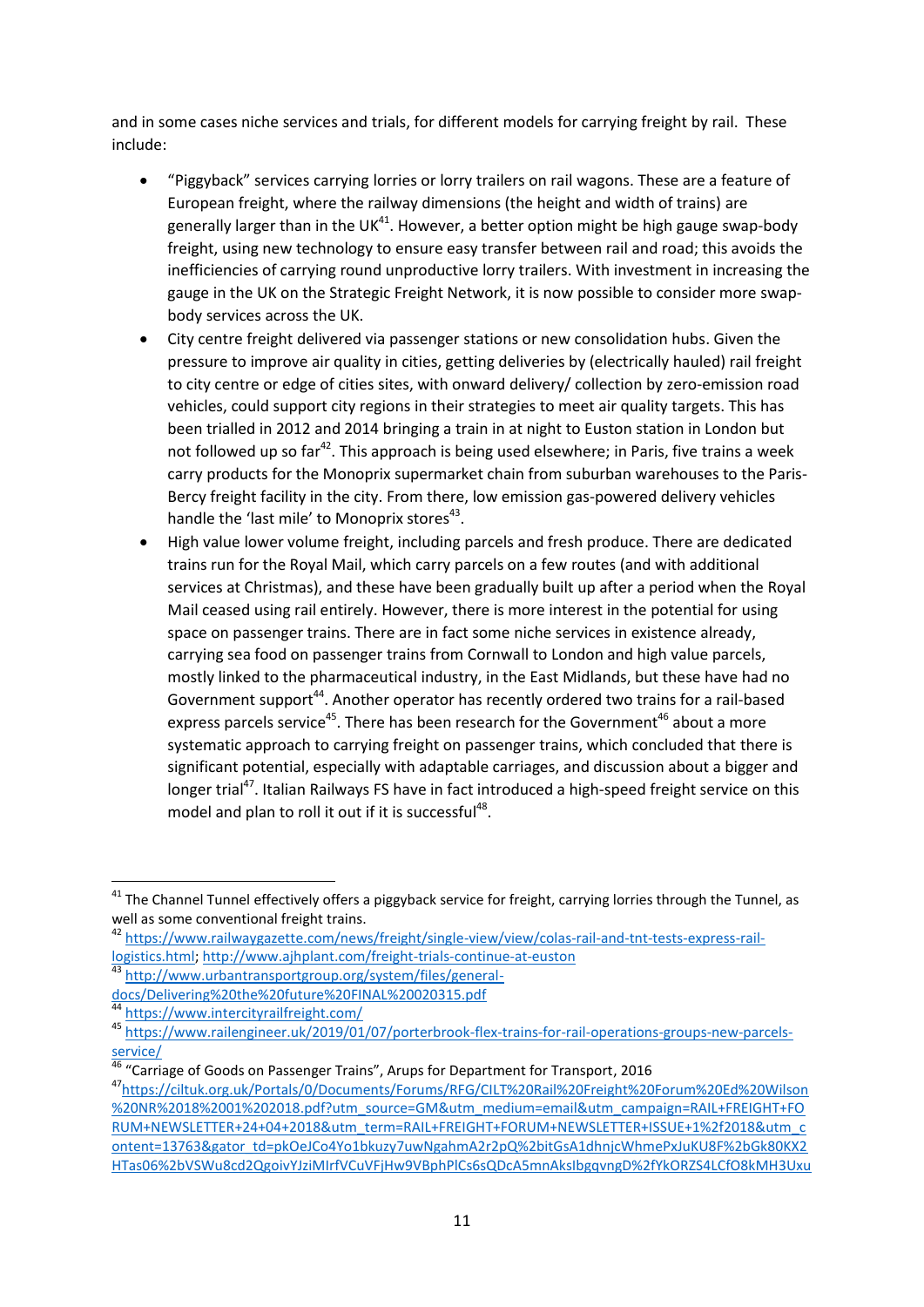The likely demand for these more innovative services is less clear, but potentially could expand the rail freight market significantly. The report on the Carriage of Goods on Passenger Trains calculated that: "10% of the Same Day medium to long distance (best suited to passenger rail) total market would equate to £40 million. If viable, opportunities over shorter distances could realise 5% of the market, equating to £30 million. If 1% of the Next Day and 2 to 3 Day market was viable, this would equate to £68 million". For comparison, the annual turnover of the existing freight operating companies is around  $£900m<sup>49</sup>$ , so this represents a 15% increase.

This section has shown that there are many options for increasing the provision of attractive railfreight services through investment in capacity and in promoting new services. The costs to the public sector of this investment will be reduced if set out as a long-term investment programme, since this will reduce costs overall. It should also be noted that many of the measures and schemes to support railfreight will have benefits for rail passenger services too. However, the benefits of a long-term investment plan go beyond this. Rail freight as a business – the train operators, the users, those developing and running terminals and the suppliers around these - are very largely in the private sector. They will invest in the business themselves; a long-term investment programme for rail by the Government will provide the certainty to enable and underpin this private sector investment in rail freight.

**"Think freight – rail policy":** however, there is a basic requirement to make any of this realistic: to ensure railfreight is considered and provisions made for freight services in all decisions affecting the railways. As noted at the beginning of this report, freight on rail in Britain operates as a marginal user within a predominantly passenger railway. Rail decision-making tends to focus on the passenger operators and the needs of passenger services; freight operators and users have had to shout to get their needs considered. In scoping and rescoping investment projects, such as East-West Rail and Trans-Pennine upgrades, provision for freight services has been reduced or excluded to reduce costs. With rail reform once again being considered, and interest in closer alliances or integration between infrastructure owners/ operators and train operators, it would be easy to neglect freight flows (and indeed cross country and regional passenger services) which run across regional boundaries. However the railways are organised and structured, an ambitious policy for increasing railfreight requires that freight services have access to the tracks at a cost and performance that allows railfreight to remain competitive with road freight, and that freight services and needs are catered for in investment programmes and schemes. In addition, given its potential benefits for decongesting roads, investment in rail freight needs to be considered within the context of wider investment in transport infrastructure, which therefore needs to be genuinely multi-modal. We return to this below.

#### *Increasing demand for railfreight services*

1

As well as improving the rail freight "offer" with lower costs and greater efficiencies, it is worth considering measures that can increase demand from freight users for the use of rail.

[A0wybuqZdm3evJkIZtMoTm7Sn55BNvZ7TbURY2oInovVVIkVrdmxL9K9UmDkb0Ft00ZfZkjdIRBLxHpCLflMbk28%](https://ciltuk.org.uk/Portals/0/Documents/Forums/RFG/CILT%20Rail%20Freight%20Forum%20Ed%20Wilson%20NR%2018%2001%202018.pdf?utm_source=GM&utm_medium=email&utm_campaign=RAIL+FREIGHT+FORUM+NEWSLETTER+24+04+2018&utm_term=RAIL+FREIGHT+FORUM+NEWSLETTER+ISSUE+1%2f2018&utm_content=13763&gator_td=pkOeJCo4Yo1bkuzy7uwNgahmA2r2pQ%2bitGsA1dhnjcWhmePxJuKU8F%2bGk80KX2HTas06%2bVSWu8cd2QgoivYJziMIrfVCuVFjHw9VBphPlCs6sQDcA5mnAksIbgqvngD%2fYkORZS4LCfO8kMH3UxuA0wybuqZdm3evJkIZtMoTm7Sn55BNvZ7TbURY2oInovVVIkVrdmxL9K9UmDkb0Ft00ZfZkjdIRBLxHpCLflMbk28%3d) [3d](https://ciltuk.org.uk/Portals/0/Documents/Forums/RFG/CILT%20Rail%20Freight%20Forum%20Ed%20Wilson%20NR%2018%2001%202018.pdf?utm_source=GM&utm_medium=email&utm_campaign=RAIL+FREIGHT+FORUM+NEWSLETTER+24+04+2018&utm_term=RAIL+FREIGHT+FORUM+NEWSLETTER+ISSUE+1%2f2018&utm_content=13763&gator_td=pkOeJCo4Yo1bkuzy7uwNgahmA2r2pQ%2bitGsA1dhnjcWhmePxJuKU8F%2bGk80KX2HTas06%2bVSWu8cd2QgoivYJziMIrfVCuVFjHw9VBphPlCs6sQDcA5mnAksIbgqvngD%2fYkORZS4LCfO8kMH3UxuA0wybuqZdm3evJkIZtMoTm7Sn55BNvZ7TbURY2oInovVVIkVrdmxL9K9UmDkb0Ft00ZfZkjdIRBLxHpCLflMbk28%3d)

 $\frac{32}{48}$ https://www.railwaygazette.com/news/high-speed/single-view/view/mercitalia-launches-high-speedfreight-service.html

<sup>49</sup> [http://orr.gov.uk/\\_\\_data/assets/pdf\\_file/0006/26439/uk-rail-industry-financial-information-2016-17.pdf](http://orr.gov.uk/__data/assets/pdf_file/0006/26439/uk-rail-industry-financial-information-2016-17.pdf) table 2.16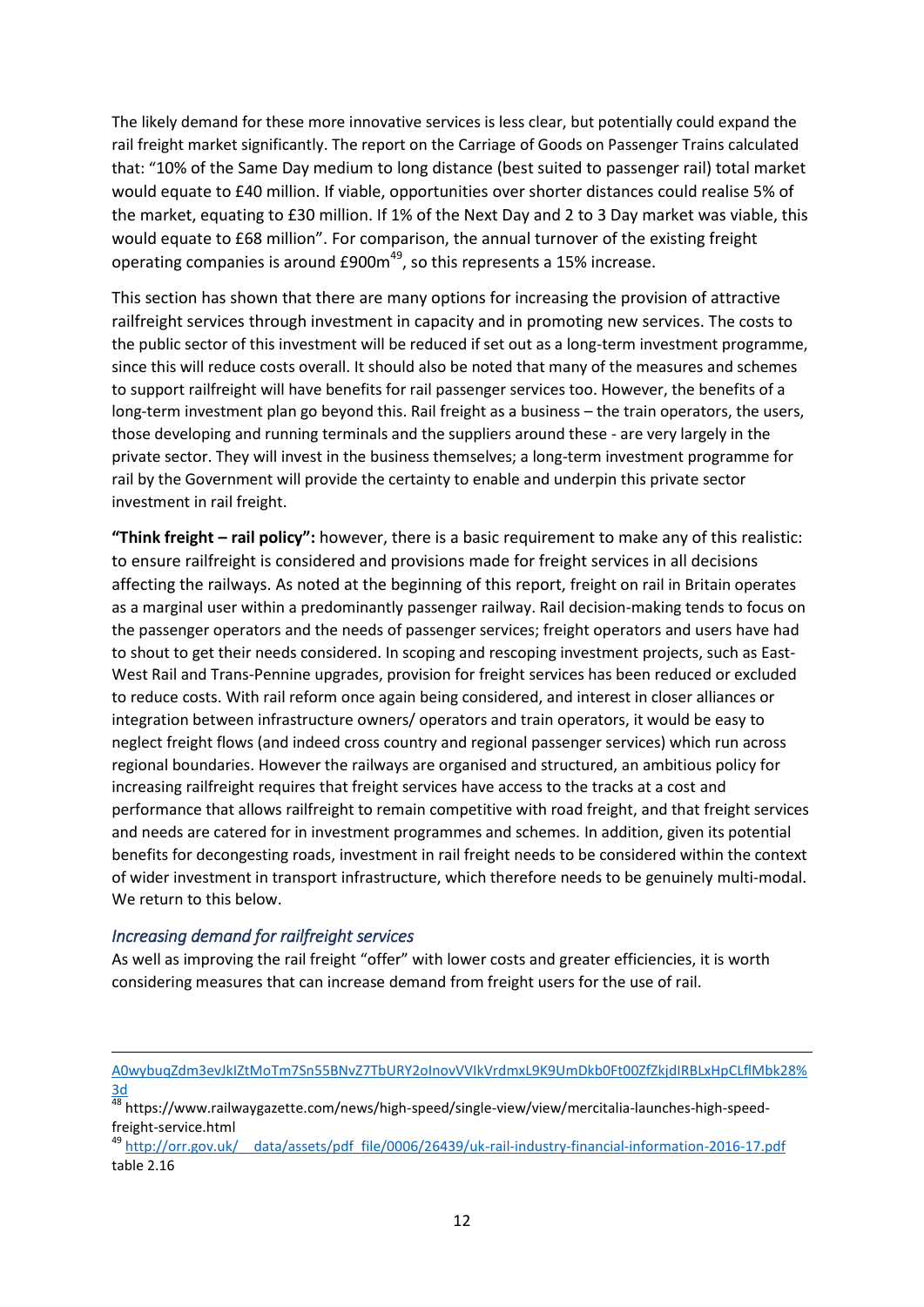One obvious measure here would be to **increase grants for rail freight**. As noted above, there is a Mode Shift Revenue Support Grant scheme to support railfreight flows that have environmental or other benefits but would not otherwise be economic. This scheme, which currently has very limited funding, could be expanded to support more freight flows and could also operate as a kickstart fund, akin to that used for some bus services, to provide public funding to underpin the start-up phase of new traffic flows on rail. In addition, as suggested above, Freight Facilities Grants could be reintroduced in England to support the capital costs of railfreight facilities for freight users. An alternative approach would be to **reduce access charges for railfreight** to the rail network – in many ways this would better than specific grants as all freight users would benefit. Germany has done this as part of a policy to increase rail freight<sup>50</sup>. Those working in the freight industry say that even small changes in costs of railfreight can switch large amounts of traffic from road to rail – "some flows like Southampton to Daventry tend to move to rail in the autumn when road vehicles and drivers are in short supply but go back to road when demand eases post- Christmas"<sup>51</sup>.

However, ambitious targets for increasing rail freight can also be supported by wider policy changes.

**Road pricing:** road user charging has been much discussed in general as an instrument of transport policy reform, but there is a separate case to be made for charging HGVs specifically. In fact, HGVs are already subject to a form of charging. The HGV levy, which was introduced in 2014, is aimed at equalising competition between UK- and foreign-registered vehicles, ensuring that all contribute towards the cost of the roads they use<sup>52</sup>. The levy, which is time-based, applies to all HGVs, but UK hauliers pay it as part of their vehicle excise duty. The Government is reviewing the levy and has raised the possibility of moving towards a distance-based charging scheme<sup>53</sup>. Many other countries now have such charging systems for lorries. In Europe, there are several countries with tolls on HGVs by distance, including Germany, Austria and Switzerland. Some US states also charge HGVs by distance and weight, and New Zealand also has HGV road user charges.

A similar distance-based charging scheme, depending on its design and the levels of charge, could result in a significant increase in rail's mode share of freight. The German charging system, known as the MAUT, introduced in 2005, resulted in a 12% increase in rail freight<sup>54</sup>. Charging in Germany and Austria has also reduced empty running by lorries – in Germany distance-based charging reduced empty running by 11% to around 18% and reduced tonne kilometres because of better loading rates. Prior to its introduction, Germany had empty running levels similar to the UK (around 28%).

What might be the effect of road charging for lorries on rail freight? A 2007 study for Campaign for Better Transport (then Transport 2000) by MDS Transmodal modelled this, using the Government's own freight transport model. It suggested that HGV charging could result in a 5% increase in mode share for rail for freight above the trend – 18% against 13% in policy-neutral scenario. The study looked at the impacts on different regions and concluded that "in all regions rail freight [would increase] its share of the freight market, but the most significant increases would be in regions with

<sup>54</sup> [https://bettertransport.org.uk/sites/default/files/research](https://bettertransport.org.uk/sites/default/files/research-files/Lorry%2BUser%2BCharging%2BFull%2BReport.pdf)[files/Lorry%2BUser%2BCharging%2BFull%2BReport.pdf](https://bettertransport.org.uk/sites/default/files/research-files/Lorry%2BUser%2BCharging%2BFull%2BReport.pdf)

<sup>&</sup>lt;sup>50</sup> <https://www.railwaypro.com/wp/ec-approves-germanys-state-aid-to-support-road-to-rail-freight-shifting/> <sup>51</sup> Personal communication

<sup>52</sup> <https://www.gov.uk/government/collections/hgv-road-user-levy>

<sup>53</sup> <https://www.gov.uk/government/consultations/reforming-the-heavy-goods-vehicle-road-user-levy>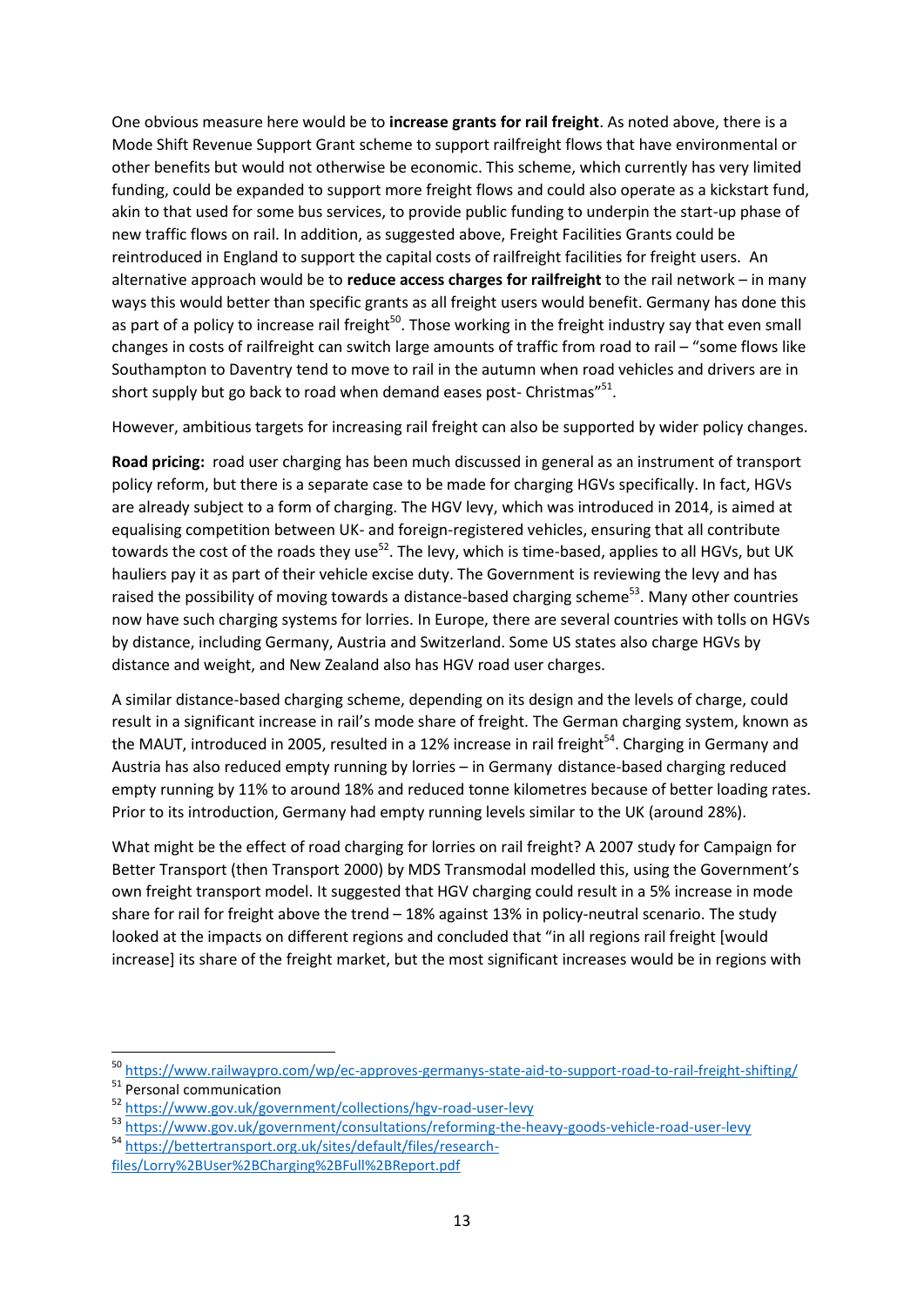deep sea container ports or major conurbations, as the main source of growth is likely to be in intermodal rail freight"<sup>55</sup>.

While the current proposals for reforming the HGV levy, and indeed previous proposals for HGV distance charging, are based on the idea that it should be revenue neutral for hauliers, with reductions in other taxes to compensate for the levy, there is a case for increasing the levels of taxation paid by HGVs. This is because, as the 2007 MDS report points out, the heaviest HGVs do not pay the full costs they impose on society. We cover this issue below in discussing the benefits of increasing railfreight, but it is worth noting here that MDS's road pricing modelling used the Government's own valuations of net external costs to calculate the additional charges over and above existing taxation. "Road haulage taxation, including all net externalities, would therefore have a distance-based element and would vary according to the type of road and, in particular, its level of congestion. The level of the charges would be significantly higher on congested sections of the road network than the current level of taxation. For example, over and above tax paid through fuel tax and vehicle excise duty, the charge would be £0.69 per HGV mile on a highly congested motorway and £1.74 per mile on a minor road in a major city. However, the charge would only marginally increase user costs on a low congestion motorway, with an additional cost of £0.04 per mile"<sup>56</sup>. As noted above, these are based on the Government's own valuations, and may undervalue some externalities, for example the contribution HGVs can make to motorway congestion (see below). It should be noted that this was a deliberately simple modelling exercise, and pre-dated the timebased system introduced in 2014, but it does show the potential. In the modelling, rail freight would increase by almost 50% more with road pricing compared with the business as usual scenario. Because distance-based road user charging would target longer distance road flows, this would support rail's natural advantage on those flows, with road haulage catering for more local transport.

**A supportive planning regime for rail-linked freight facilities:** the importance of rail-linked freight facilities in increasing the use of rail for freight was noted above. This requires a supportive national and regional/ local planning regime. The National Policy Statement on National Networks<sup>57</sup> offers some support for strategic railfreight interchanges but stops short of being specific on sites outside the South East. The current version of the National Planning Policy Framework<sup>58</sup>, which sets the background for local planning decisions, mentions lorry parking but does not mention railfreight. Both the NPS and NPPF could be revised to give more support for locating and designing logistic and freight developments so that they can be rail served. These could for example require all new largescale warehouse developments to demonstrate that connection to the rail network has been properly assessed, as the default position. In the event of rail connection not being possible a contribution to a modal shift fund could be required. This would push major new warehouses (and other similar large generators of freight) to be sited at rail connected sites, particularly Strategic Rail Freight Interchanges, where there is the critical mass to provide enough demand to support a range of rail services, inbound from the ports and outbound to Regional Distribution Centres and stores. This would be achieved by repurposing existing rail-connected brownfield sites such as power stations and Ministry of Defence depots, as well as some new sites alongside the key rail routes with good road connections for onward deliveries.

<sup>&</sup>lt;sup>55</sup> https://bettertransport.org.uk/sites/default/files/research-files/road pricing freight.pdf  $56$  ibid

<sup>57</sup>[https://assets.publishing.service.gov.uk/government/uploads/system/uploads/attachment\\_data/file/387222](https://assets.publishing.service.gov.uk/government/uploads/system/uploads/attachment_data/file/387222/npsnn-print.pdf) [/npsnn-print.pdf](https://assets.publishing.service.gov.uk/government/uploads/system/uploads/attachment_data/file/387222/npsnn-print.pdf)

<sup>58</sup>[https://assets.publishing.service.gov.uk/government/uploads/system/uploads/attachment\\_data/file/740441](https://assets.publishing.service.gov.uk/government/uploads/system/uploads/attachment_data/file/740441/National_Planning_Policy_Framework_web_accessible_version.pdf) [/National\\_Planning\\_Policy\\_Framework\\_web\\_accessible\\_version.pdf](https://assets.publishing.service.gov.uk/government/uploads/system/uploads/attachment_data/file/740441/National_Planning_Policy_Framework_web_accessible_version.pdf)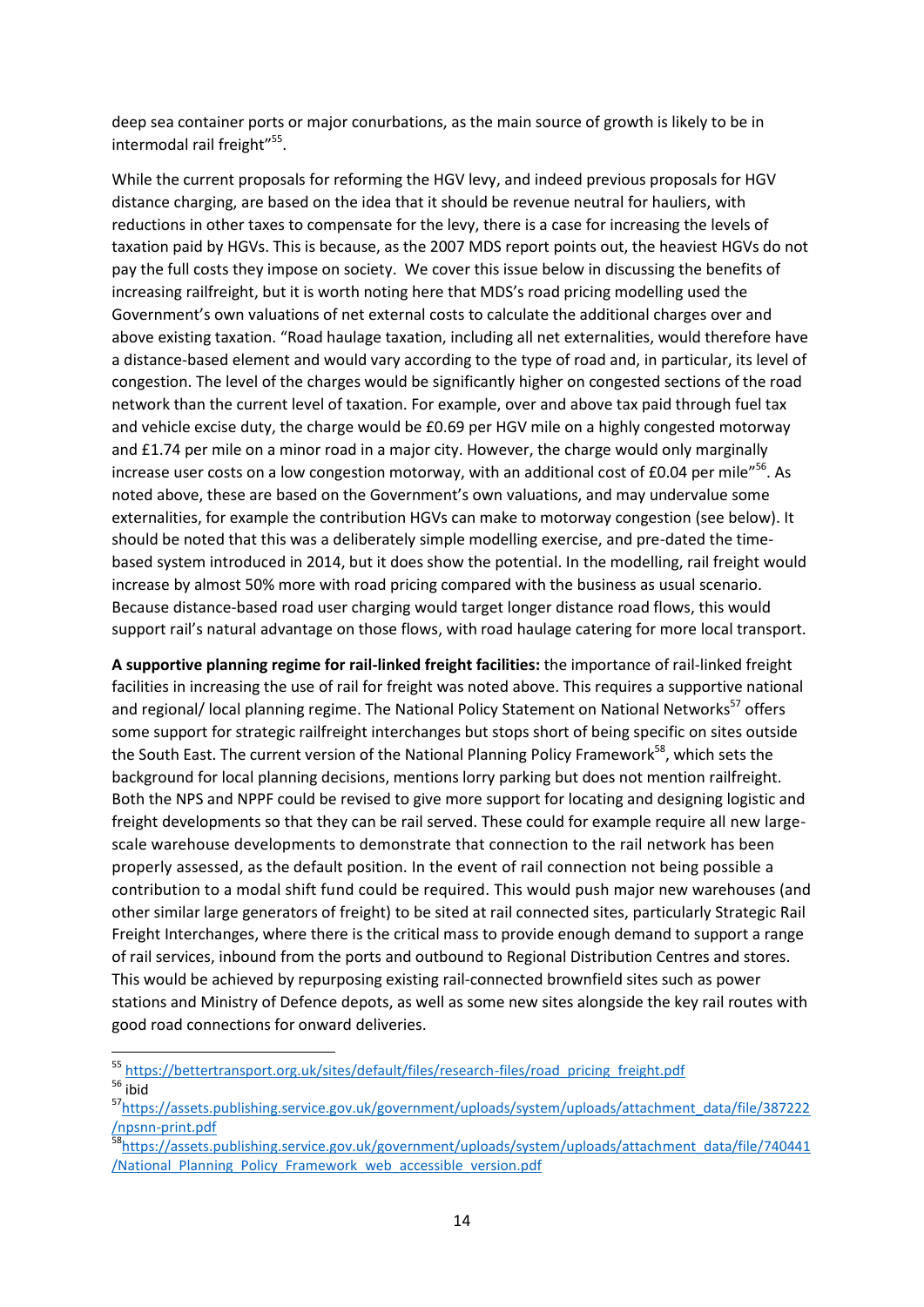As noted above, sub-national transport bodies can help with this – as Transport for the North has already done – by setting out the strategic case for railfreight facilities and interchanges. But such bodies do not have formal planning powers. Transport for London and some other city-region and combined authorities do have spatial planning powers; the Mayor of London must prepare a London Plan and the Mayor's Transport Strategy and can use these to support railfreight. Spatial plans are also being drawn up by mayors in Greater Manchester and the Liverpool City Region. The March 2019 Scottish rail freight growth strategy includes a suggestion for enhancing Scottish planning guidance to support rail-linked freight facilities.

**Restrictions on diesel freight vehicles in cities:** as part of air quality management plans, cities are increasingly looking at restrictions or charges on diesel-powered heavy vehicles, including HGVs. Such restrictions and charges can increase the viability of alternative logistics frameworks involving rail, including urban consolidation centres or multi-modal distribution parks outside the central areas, which can be rail served with onward delivery by low- or zero-emission vehicles, as well as direct delivery of goods by train into city centre railway stations (see above). These are not mutually exclusive – each caters for a different type of supply chain operation.

**Better regulation of road freight:** rail is highly regulated for safety purposes and has in recent years had a good safety record. Road freight is in theory also highly regulated, but statistics suggest that some regulations are flouted. Roadside checks on UK HGVs in 2016 resulted in 27.8% of those stopped facing prohibitions for mechanical issues, 39.1% failed weight checks and 5.1% exceeded drivers' hours limits<sup>59</sup>. These checks by the Driver and Vehicle Standards Agency target enforcement activity at operators most likely to be non-compliant, so these figures are not necessarily representative of the freight industry as a whole. However, even low levels of illegality represent unfair competition with rail by artificially reducing road haulage costs – tougher enforcement of road haulage regulation could therefore improve rail's competitive position, as well as improve working conditions for road haulage drivers.

**"Think railfreight – industrial strategy":** we noted above the importance of ensuring that railfreight is considered and allowed for in rail policy. To achieve an ambitious target for increasing the use of railfreight, it is also important that railfreight is considered in the Government's wider industrial strategy, including in all regulation, planning and taxation measures applying to the freight and logistics sector but also in policy for other sectors of the economy such as ports, automotive, energy and construction. This should include advocacy for rail use and proactive measures to encourage take up. Again, such an approach will promote and encourage private sector investment in the railfreight industry.

### Benefits of an ambitious railfreight strategy

 $\overline{a}$ 

So far, this report has set out the investment and measures that could increase the carriage of goods by rail and rail's share of the GB freight market. However, this will need to be supported by an assessment of the benefits of such a strategy. Why should such a strategy be adopted? In looking at increased ambition, there are some clear benefits from increased rail freight.

**Reduced congestion:** a shift of freight from road to rail could reduce congestion on the roads. The feasibility of this has been established by a study by consultants MTRU for Campaign for Better Transport<sup>60</sup>. This showed that it would in principle be feasible to transfer at least 2000 lorries a day

<sup>59</sup> https://fta.co.uk/CMSPages/GetFile.aspx?guid=2e8a35f0-c853-4f90-90d8-1ee9fbeb53c6&lang=en-GB <sup>60</sup> <https://bettertransport.org.uk/sites/default/files/research-files/cross-modal-freight-study.pdf>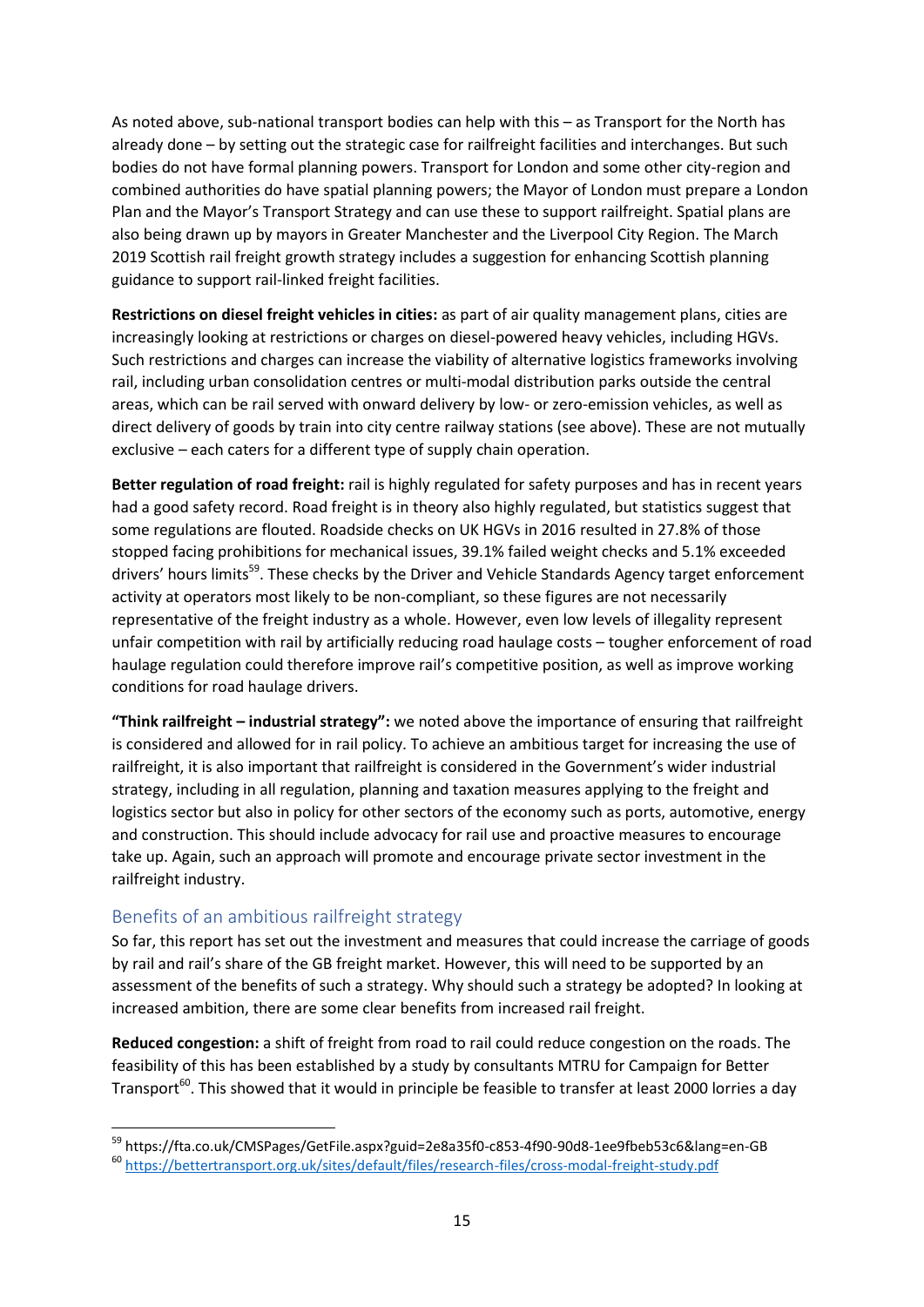to rail on key routes to ports (Felixstowe and Southampton were studied) and on major motorways in the Midlands and North. The report notes that this would in practice reduce overall road congestion by more, since the biggest HGVs take up more road space and have a greater impact on congestion because of their acceleration, deceleration and braking characteristics. This means that each HGV represents 3-4 "passenger car units" (pcus) on a congested road. Applying this to specific corridors, the report estimates a reduction in traffic on the A34 Southampton-Newbury road of 12- 16% and 17-19% on the A14 Felixstowe-Cambridge route. On the M6, the report finds, assuming a transfer rate of 20% of HGVs to rail, reductions of over 2000 lorries a day are achievable. It refers to the Northern Freight and Logistics Report as showing potentially larger reductions of 2700-5500 HGVs/day on the M6 corridor by 2033. The M62, with shorter distance freight flows, could see smaller but still significant reductions in HGVs and hence overall congestion.

However, the report makes it clear that this transfer depends on railfreight capacity being available. This reinforces the case made above for supply-side investment in railfreight capacity and capability, but also shows that this investment should be considered as part of overall infrastructure spending; it can and should be considered as an alternative to road-only options for tackling congestion on some major road corridors. This ambitious scenario would therefore require a more multi-modal approach to infrastructure spending and management, especially on interurban transport, than has been the case in recent years. By contrast, investment in road building without investment in rail freight capacity is likely to damage the growth prospects for rail freight – as a 2014 report for the Scottish Government by AECOM into the upgrade of the A9 Perth-Inverness trunk road noted, "realistically the shorter journey times and improved reliability and resilience offered by the A9 dualling are going to lessen the potential switch from road to rail and all other things being equal, are likely to constrain future rail freight growth"<sup>61</sup>.

**Increased efficiency**: the ambitious scenario has clear benefits in terms of increased efficiency within the freight and logistics industry. We have already noted the increased efficiency and productivity within the railfreight industry from investment in capability (longer, faster and heavier trains) and capacity. However, there would also be benefits for the whole logistics and freight sector in terms of reduced mileage and increased utilisation for lorries, especially with HGV charging – we noted above evidence from Germany that distance charging for lorries there resulted in a sharp fall in empty running, as well as an increase in rail freight.

**Environment:** current freight and logistics patterns impose significant environmental costs. Specifically, HGVs add to air pollution, in terms of nitrogen oxides and particulates. This pollution is not purely from exhausts; tyres and brakes produce particulates also and with the latest engine technology these emissions exceed exhaust emissions. These pollutants are linked to a wide range of serious health problems.

HGVs also contribute to carbon emissions; Government statistics show that in 2017 the 400,000 or so HGVs were responsible for around 16.5% of transport emissions, or around 6% of total domestic UK carbon emissions<sup>62</sup>. Within this, the big articulated vehicles play a major role – one study has estimated that they account for more than 10 per cent of all transport emissions and this could rise

<sup>61</sup> [https://assets.documentcloud.org/documents/4060793/A9OBC-Tech-Note-12-Freight-Corridor-](https://assets.documentcloud.org/documents/4060793/A9OBC-Tech-Note-12-Freight-Corridor-Assessment.pdf%20p32)[Assessment.pdf p32.](https://assets.documentcloud.org/documents/4060793/A9OBC-Tech-Note-12-Freight-Corridor-Assessment.pdf%20p32)

 $^{62}$ Department for Business, Energy and Industrial Strategy (2019), 2017 UK greenhouse gas emissions: final figures [https://www.gov.uk/government/statistics/final-uk-greenhouse-gas-emissions-national-statistics-](https://www.gov.uk/government/statistics/final-uk-greenhouse-gas-emissions-national-statistics-1990-2017)[1990-2017](https://www.gov.uk/government/statistics/final-uk-greenhouse-gas-emissions-national-statistics-1990-2017)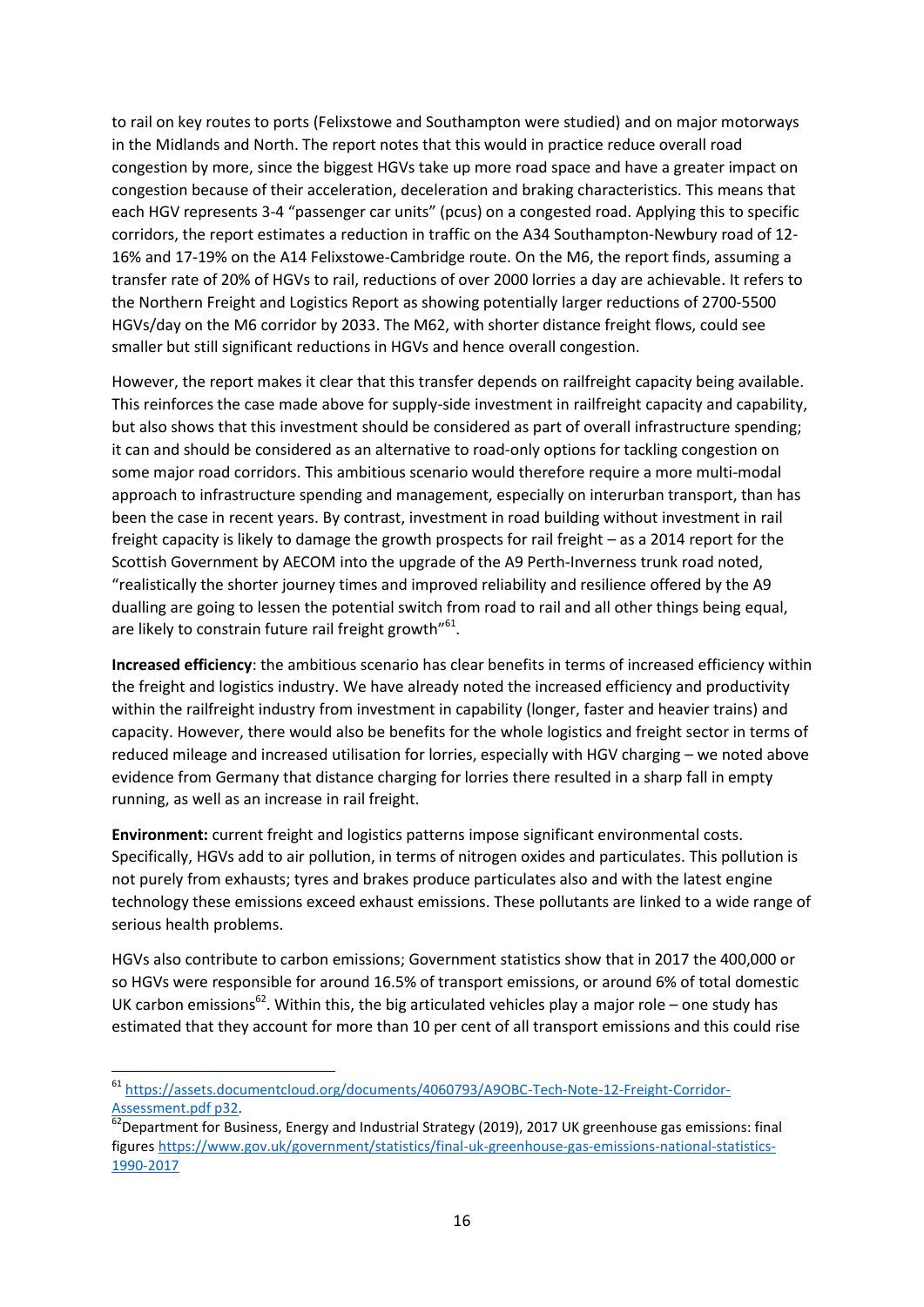to over 15 per cent by 2030<sup>63</sup>. The National Infrastructure Commission has proposed that all freight should decarbonise by 2050 and that diesel freight vehicles should not be sold after 2040 $^{64}$ . However, the projected growth in emissions illustrates that, unlike cars and vans, decarbonising trucks, especially the heaviest trucks, is more difficult technically and is also costly, even with the predicted development of battery and hydrogen vehicles. A policy of promoting a transfer of freight to electrically hauled trains can therefore play a major role in decarbonising the freight and logistics sector, and hence can be a key element in overall strategies to reduce carbon emissions. It has been estimated that a combination of increased rail use and mode share could, when combined with road user charging for lorries, stabilise HGV vehicle mileage at 2010 levels by 2030, saving 2.5millon tonnes of carbon dioxide equivalent<sup>65</sup>. Another estimate has suggested that a combination of measures could result in 10.5m tonnes of carbon dioxide equivalent per year, equivalent to 40% reduction in total HGV emissions.

Such a strategy would also have air quality benefits; the study referred to above on reduced congestion on key strategic roads has also estimated<sup>66</sup> that the transfers to rail in the four corridors studied would reduce NOx in those corridors by 10% and particulates by 7% and see a reduction in carbon from all HGVs nationally by 2.5%. This does not allow for road charging, which the report on this previously cited suggests could reduce carbon and other pollution, and other environmental impacts<sup>67</sup>.

**Road safety:** there are potentially large road safety benefits from increasing rail freight and reducing HGV traffic. Government figures show that HGVs are nearly five times more likely than cars to be involved in fatal collisions on minor roads, and almost four times more likely on motorways. Across all road types HGVs are almost three times more likely to be involved in fatal collisions than cars<sup>68</sup>.

**Road maintenance costs:** HGVs cause more damage to foundations and structures of roads than cars because the damaging power rises exponentially as weight increases. This is called the *Generalized Fourth Power Law*. The standard six-axle 44 tonne 16.5 metre truck is 100,000 times more damaging to road surfaces than a Ford Focus. This means that some of the heaviest road repair costs are therefore almost exclusively attributable to the heaviest vehicles and HGVs are currently only paying 11% of their road damage costs<sup>69</sup>. A shift of freight from road to rail will result in savings on road maintenance.

#### **Benefits of an ambitious railfreight strategy to the economy**

This section has shown that there are benefits from an increased railfreight strategy in terms of congestion, environment, safety and road maintenance. These benefits from increased rail freight can be turned into economic values using conventional transport appraisal methodology, which is used in assessing transport schemes including applications for railfreight grants. This methodology has been used by Network Rail to assess the benefits of unconstrained growth in railfreight with

<sup>&</sup>lt;sup>63</sup> <https://bettertransport.org.uk/sites/default/files/pdfs/Tracks-Carbon-Reduction-Report-2017.pdf>

<sup>64</sup> <https://www.nic.org.uk/wp-content/uploads/Better-Delivery-April-2019.pdf>

<sup>65</sup> <https://bettertransport.org.uk/sites/default/files/pdfs/Tracks-Carbon-Reduction-Report-2017.pdf>

<sup>66</sup> [https://bettertransport.org.uk/sites/default/files/research-files/MTRU-supplementary-report-on-impacts](https://bettertransport.org.uk/sites/default/files/research-files/MTRU-supplementary-report-on-impacts-of-rail-freight-december-2017.pdf)[of-rail-freight-december-2017.pdf](https://bettertransport.org.uk/sites/default/files/research-files/MTRU-supplementary-report-on-impacts-of-rail-freight-december-2017.pdf)<br><sup>67</sup> https://bettertrensport.org.uk/

[https://bettertransport.org.uk/sites/default/files/research-files/road\\_pricing\\_freight.pdf](https://bettertransport.org.uk/sites/default/files/research-files/road_pricing_freight.pdf)

<sup>68</sup> <http://www.freightonrail.org.uk/FactsFigures-safety.htm>

<sup>69</sup> <https://bettertransport.org.uk/sites/default/files/18.03.26.MTRU-HGVs.pdf>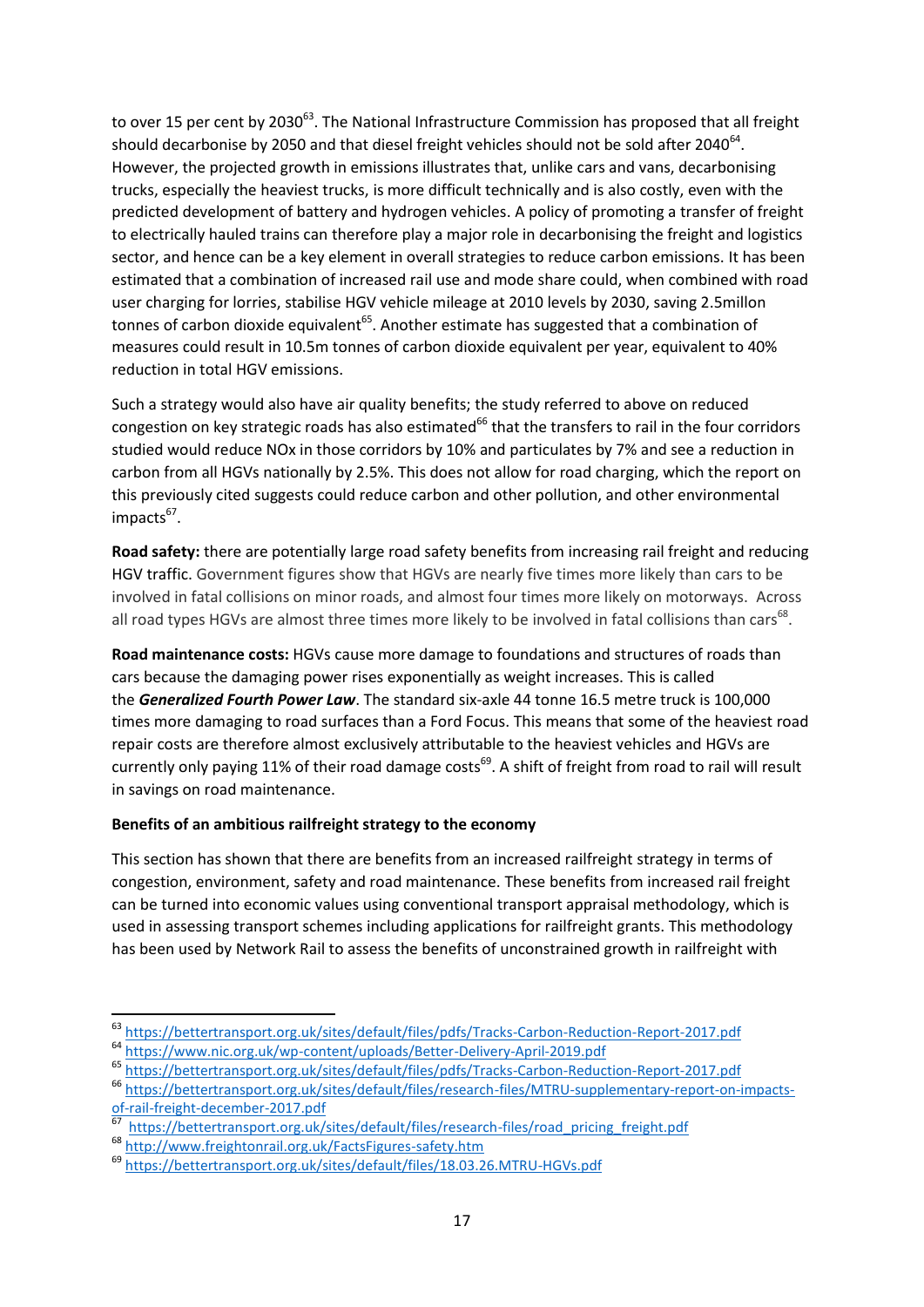increased investment in capacity, compared with the scenario where growth is constrained through lack of investment. The Network Rail report notes $^{70}$ :

"What is notable, based on the lost growth from the pro-rail scenarios, is that there are corresponding lost economic benefits from modal shift. Using approximate values of mode shift benefits (reflecting the environmental and social costs of HGV journeys) gives a lost value of up to £89 million per annum. Using WebTAG assumptions, this reveals lost mode shift benefits [between 2016-7 and 2023-4] of between £1.7bn and £4.7bn (depending on chosen constrained growth scenario). This provides further justification for the case for freight network enhancements set out elsewhere in this plan."<sup>71</sup>

There are also some overall estimates on employment and wider economic benefits from increased use of rail. Transport for the North's work by MDS Transmodal gives some estimates of economic benefit using economic and transport modelling. Its appraisal suggests that by 2033 "the increase in multi-modal distribution parks will create between 25,000-38,000 jobs in the North of England, as a result of a reduction in freight transport costs and the resultant increase in competitiveness as a location for advanced manufacturing activity and inward investment"<sup>72</sup>. It calculates that this is worth £13-£20bn in benefits to the UK economy over the period 2018-2033. In addition, it suggests that its package of measures will result in reduced costs to users and reduced environmental, congestion and other externalities, which together are worth £34.7bn.

Multiplying these benefits to take account of such a strategy and package of measures being rolled out GB wide is not straightforward, because the potential for railfreight expansion is not equal in every part of the country. Other Sub-National Transport Bodies have not yet developed a freight strategy comparable to that from Transport for the North. Nonetheless, the principles from the TfN study – multi-modal distribution parks around cities, investment in railfreight capacity (longer, faster trains with more paths available), investment in port infrastructure – would be applicable elsewhere. However, there is a broad approach to calculating a national figure. Research by KPMG for the Rail Delivery Group finds that the North West, North East and Yorkshire and Humber regions together account for 43% of the total economic benefits from railfreight<sup>73</sup>. This gives a multiplier for national benefits.

To these can be added the benefits from lorry road user charging, and recycling revenues from that to support efficiency in rail and improved standards in road. The distribution parks will also be more successful if complemented by restrictions on diesel vehicles in cities and by new forms of railfreight which can take it into new markets. In addition, increased enforcement of road freight regulation and a supportive planning regime are complementary measures but are difficult to quantify in terms of increased railfreight and wider benefits. To give an indication of these, a multiplier of 50% has been assumed (this fits broadly with the modelling of road pricing in the MDS 2007 report).

#### Summary, recommendations and conclusions

**.** 

This report attempts to set out, using the available literature, an ambitious growth scenario for railfreight and the likely economic, social and environmental benefits from pursuing such a scenario. It finds that such a scenario is achievable in principle and would bring a range of benefits including

<sup>70</sup> <https://cdn.networkrail.co.uk/wp-content/uploads/2018/02/FNPO-Route-Strategic-Plan.pdf>

<sup>&</sup>lt;sup>71</sup> These WebTAG assumptions incorporate reduced congestion and various environmental benefits, similar to the valuations used for Mode Shift Revenue Grants.

<sup>72</sup> <https://www.transportforthenorth.com/wp-content/uploads/TfN-Freight-and-Logistics-Report.pdf> 7.2

<sup>&</sup>lt;sup>73</sup> [https://www.raildeliverygroup.com/files/Publications/2018-06\\_rail\\_freight\\_working\\_for\\_britain.pdf](https://www.raildeliverygroup.com/files/Publications/2018-06_rail_freight_working_for_britain.pdf)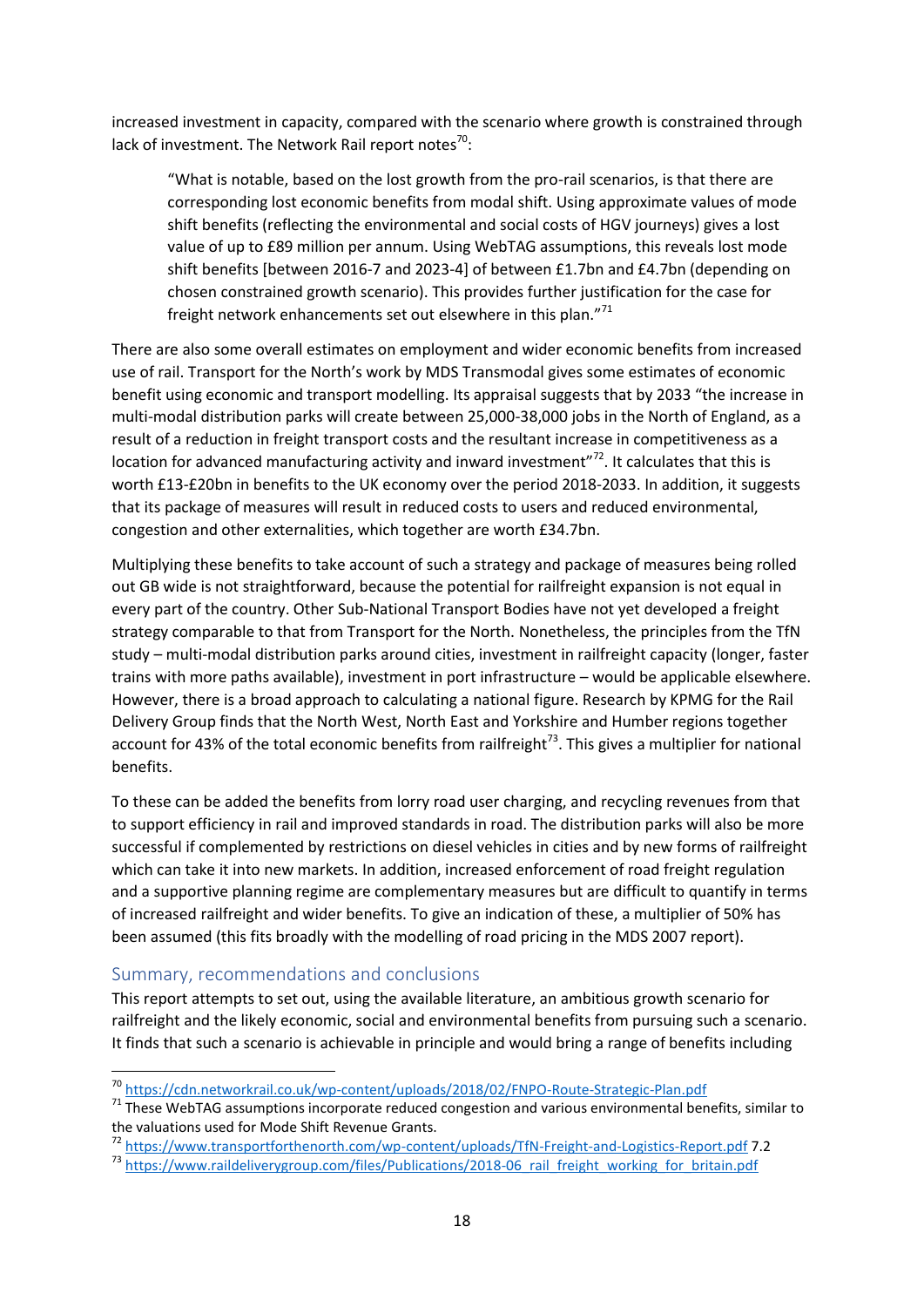reduced congestion, increased employment, reduced carbon emissions and improved air quality and road safety. To achieve these benefits would require different public funding and policy frameworks to those now in place: higher levels of capital investment and revenue support and other complementary policies supporting an increase in freight transport by rail and in rail's share of total freight transport. Such an approach would encourage further significant private investment in railfreight services and terminals.

Bringing together the evidence gathered from the literature shows clearly the interventions that would contribute to achieving this ambitious railfreight scenario. Research by Arup<sup>74</sup> confirms that the most effective measures in terms of impacts on road and rail freight are investment in rail infrastructure (a strategic freight network, plus capacity and gauge enhancements), increased grants, and "cross government policy intervention", representing supporting measures such as reintroducing the road fuel duty escalator. Research for Transport for the North $75$  and others identifies rail freight interchanges and linking freight sites to the rail network as important determinants, especially if complemented by restrictions on diesel vehicles in cities. New forms of rail freight services, including express parcels on passenger trains, could also contribute to achieving the ambitious growth scenario.

This leads to a series of conclusions and recommendations:

- **Invest in a strategic rail freight network**: increased capacity and gauge enhancements across the rail network to release suppressed demand for railfreight. Plans for this investment have been drawn up by Network Rail and the freight operating companies<sup>76</sup>
- **Electrify railfreight**: in addition to the investment in capacity and gauge enhancement, invest in a sustained rolling programme of infill electrification over 10 years to create a strategic electric freight network covering 60% of railfreight services $^{77}$
- **Promote and where appropriate invest in linking freight sites to the rail network**, including a network of multi-modal distribution parks. Alongside this, amend national planning policy to actively support railfreight, for example by requiring freight generators like warehouses to be located at rail-connected sites
- **Invest in new types of railfreight services** including high gauge swap body freight, city centre freight services to stations<sup>78</sup> and consolidation hubs, and freight on passenger trains, especially high value lower volume freight like parcels and fresh produce. These could link with restrictions on diesel trucks and vans in cities, already being planned by many cities as part of Clean Air Zones
- **Increase grants for railfreight and/or reduce access charges** (as Germany has recently done). There are already limited grants available to support railfreight flows, and grants to support investment in railfreight facilities could be reintroduced.

<sup>74</sup> [https://www.arup.com/-](https://www.arup.com/-/media/arup/files/publications/f/future_potential_for_modal_shift_in_the_uk_rail_freight_market.pdf)

[<sup>/</sup>media/arup/files/publications/f/future\\_potential\\_for\\_modal\\_shift\\_in\\_the\\_uk\\_rail\\_freight\\_market.pdf](https://www.arup.com/-/media/arup/files/publications/f/future_potential_for_modal_shift_in_the_uk_rail_freight_market.pdf) <sup>75</sup> <https://www.transportforthenorth.com/wp-content/uploads/TfN-Freight-and-Logistics-Report.pdf>

<sup>76</sup> <https://cdn.networkrail.co.uk/wp-content/uploads/2018/02/FNPO-Route-Strategic-Plan.pdf>

<sup>77</sup> <http://www.freightonrail.org.uk/PDF/Modern-Railways-April-2018.pdf>

<sup>78</sup> [https://www.railwaygazette.com/news/freight/single-view/view/colas-rail-and-tnt-tests-express-rail](https://www.railwaygazette.com/news/freight/single-view/view/colas-rail-and-tnt-tests-express-rail-logistics.html)[logistics.html;](https://www.railwaygazette.com/news/freight/single-view/view/colas-rail-and-tnt-tests-express-rail-logistics.html)<http://www.ajhplant.com/freight-trials-continue-at-euston>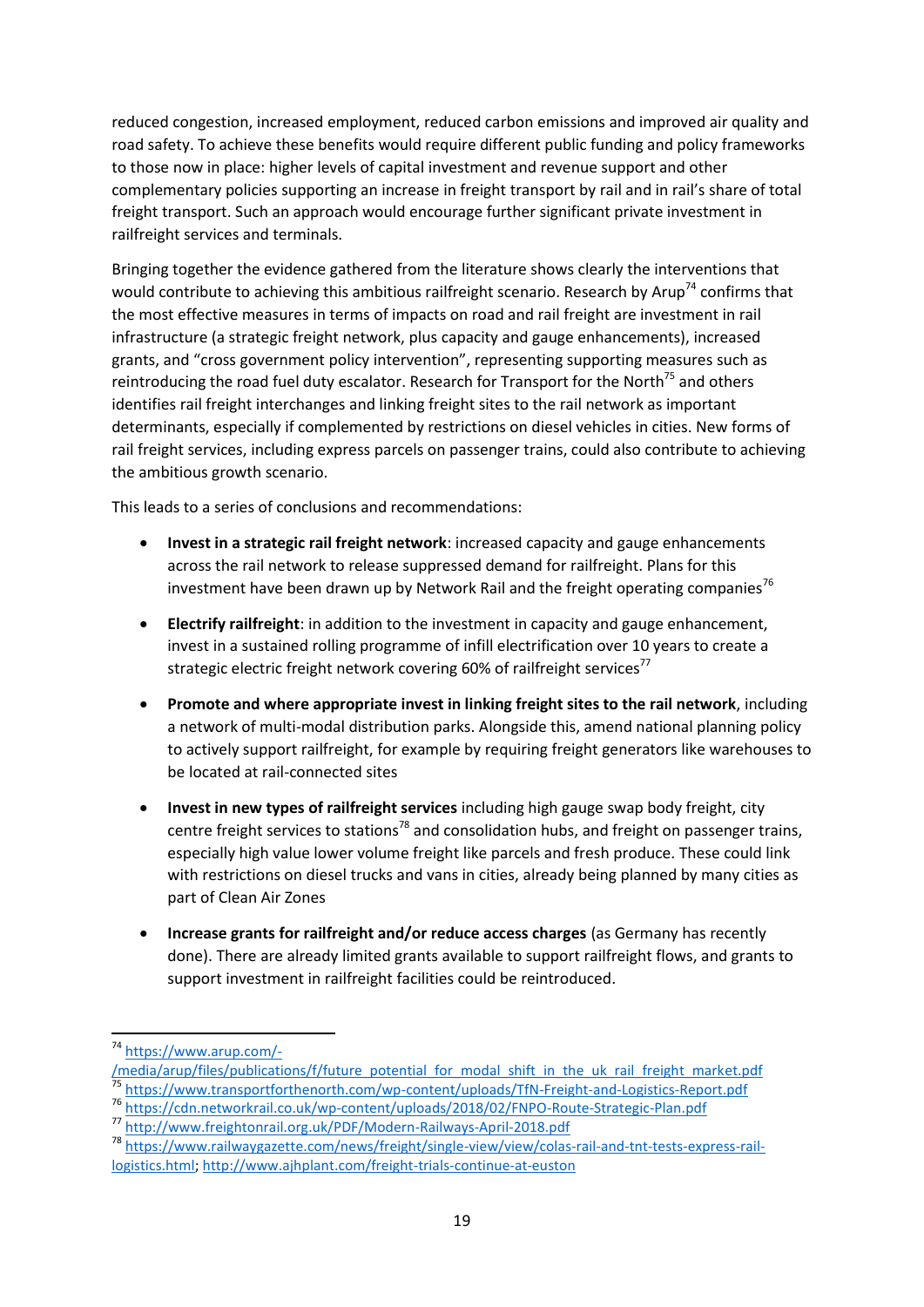**Mainstreaming railfreight in transport and industrial policy**: alongside these specific measures, an ambitious scenario for railfreight requires more general Government support, through making railfreight part of the mainstream of transport policy and industrial strategy. However the railways are organised and structured, an ambitious policy for increasing railfreight requires freight services to have access to the tracks at a cost and performance that allows railfreight to remain competitive with road freight, and railfreight needs to be fully considered and included in the structures, strategies and investments in the rail industry. Investment in railfreight, especially in the Strategic Rail Freight Network, should be considered as part of overall infrastructure spending. Research (some of it sponsored by the Government) has clearly shown that increasing the use of railfreight could on some corridors be a very effective measure in tackling road congestion, so investment in railfreight can and should be considered as an alternative to road-only options for tackling congestion on some major road corridors. This ambitious scenario would therefore require a more multi-modal approach to transport infrastructure spending and management, especially on interurban transport, than has been the case in recent years.

It is also important that railfreight is considered in the Government's wider industrial strategy, including in all regulation, planning and taxation measures applying to the freight and logistics sector but also in policy for other sectors of the economy such as ports, automotive, energy and construction. Research by Transport for the North and others suggests that this can bring large economic and industrial benefits. Freight is a largely private sector, privately run business – such Government support can result in significant private investment in freight terminals, and railfreight trains and services.

**Road pricing for lorries:** the benefits of the investment in and support for railfreight for this ambitious scenario will be enhanced if accompanied by distance-based road pricing for HGVs. HGVs in the UK are already subject to a time-based levy, and the Government has discussed the option of moving towards a distance-based charge<sup>79</sup>. Many other countries already have such a charge and moving in this direction could result in a further significant increase in railfreight, especially if the charge were designed to recoup the full costs HGVs impose on society, with extra charges rather than being revenue neutral. Because distance-based road user charging would target longer distance road flows, this would support rail's natural advantage on those flows, with road haulage catering for more local transport. Of course, road user charging for HGVs could raise significant revenue - £6.7bn if external costs are charged (2007 prices) $^{80}$ .

The study has shown that there are benefits from an increased railfreight strategy in terms of reduced congestion and environmental impacts, (including faster decarbonisation of the freight sector), improved road safety and better road maintenance; there are also broader economic and employment benefits. The Arup report suggests that the combination of all these measures could save 40% of the annual CO2 emissions from HGVs.

The table below shows the different interventions and their likely cost in terms of public funding, likely impacts on railfreight and the wider benefits. It also includes a multiplier of 50% to represent impacts of road pricing or similar measures. Clearly these numbers are indicative rather than precise – but they are a reasonable guide to the likely costs and benefits of packages of investment and interventions to support railfreight. An additional table setting out detailed calculations is attached as an Appendix to this report.

 $\overline{a}$ 

<sup>&</sup>lt;sup>79</sup> <https://www.gov.uk/government/consultations/reforming-the-heavy-goods-vehicle-road-user-levy>

<sup>80</sup> [https://bettertransport.org.uk/sites/default/files/research-files/road\\_pricing\\_freight.pdf](https://bettertransport.org.uk/sites/default/files/research-files/road_pricing_freight.pdf)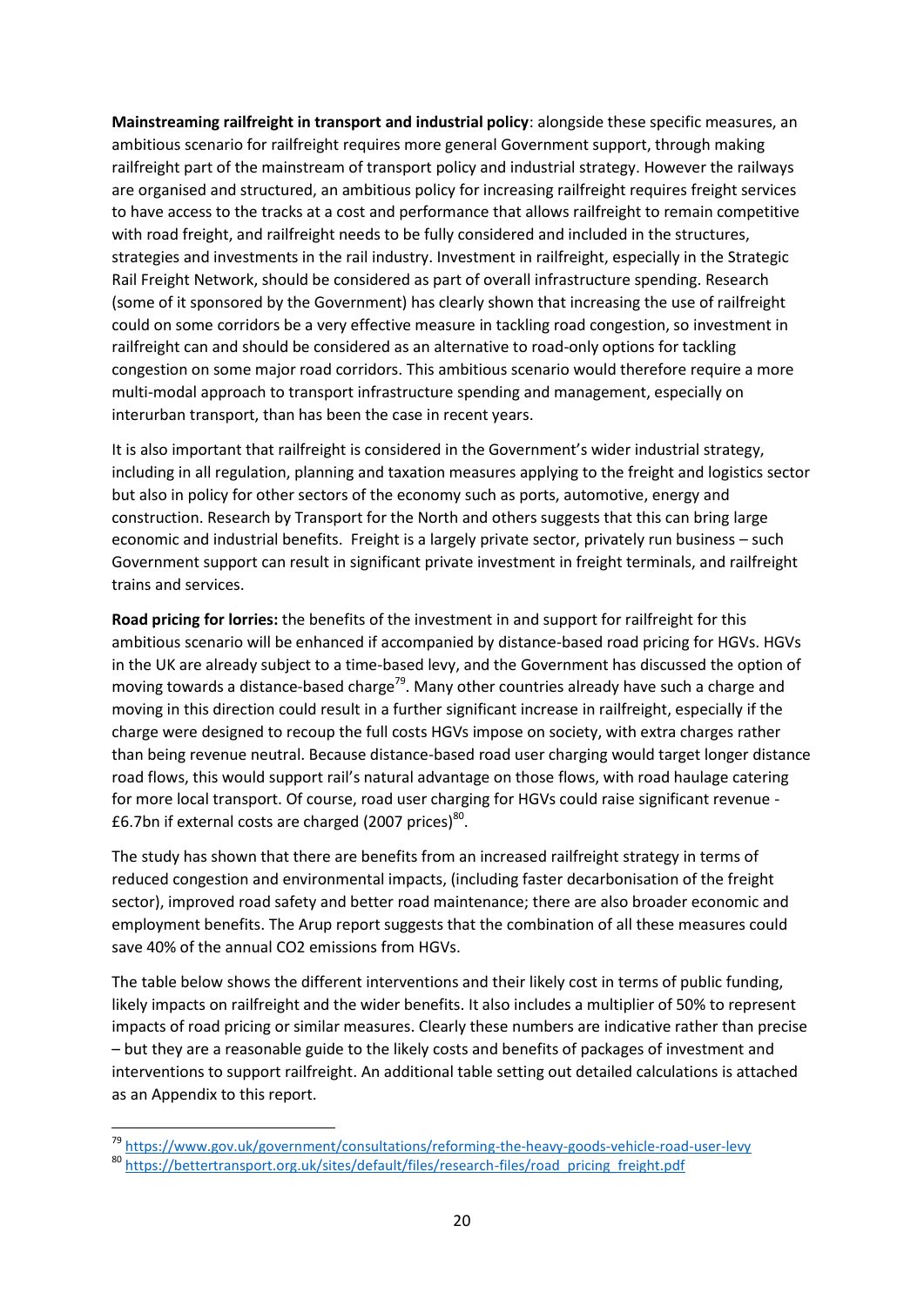| <b>Policy Intervention</b>                                                 | <b>Amount of</b><br>public funding          | Impact on<br>railfreight                                                                                                                                                                                                     | Wider economic,<br>social and<br>environmental<br>benefits                                                                                                                                                                                                                  | <b>Total benefits if</b><br>enhanced with HGV<br>road pricing multiplier <sup>81</sup><br>or equivalent (50%) |
|----------------------------------------------------------------------------|---------------------------------------------|------------------------------------------------------------------------------------------------------------------------------------------------------------------------------------------------------------------------------|-----------------------------------------------------------------------------------------------------------------------------------------------------------------------------------------------------------------------------------------------------------------------------|---------------------------------------------------------------------------------------------------------------|
| Fund current plans for<br>strategic investment in<br>rail freight capacity | £0.6-1.1bn CP6;<br>£2.9bn-6bn<br>$CP7^{82}$ | Unlocks higher<br>growth in<br>railfreight; up to<br>49% growth in<br>tonnes lifted<br>2016/7-2023/4,<br>60% growth by<br>2043 (railfreight<br>currently 9%<br>mode share <sup>83</sup> so<br>this means<br>growth to 13.5%) | [£89m per year];<br>Monetary benefit:<br>£1.7-4.7bn overall over<br>7 years. 84<br>Non-monetary benefit:<br>15.01bn tonne km per<br>year reduced road<br>freight by 2030 (=10.2)<br>% of current road<br>freight) and carbon<br>reduction 0.42mt<br>CO2e/year <sup>85</sup> | £2.5-7.0bn over 7 years,<br>plus increased<br>environmental benefits<br>of £0.4bn                             |

 $81$  Multiplier derived from Transport 2000/MDS (2007) study, which, using the same model as used by the DfT, indicates that a distance-based HGV levy set at a level to cover the full external costs of HGVs would result in approximately 50% uplift in rail freight volumes above business as usual. See main text p8 [https://bettertransport.org.uk/sites/default/files/research-files/road\\_pricing\\_freight.pdf](https://bettertransport.org.uk/sites/default/files/research-files/road_pricing_freight.pdf)

 $82$  Ranges represent uncertainties in scheme delivery costs, not differences in number of schemes or specifications. It is unclear what proportion of this funding is currently included in Government spending plans. Enhancements were excluded from the Statement of Funds Available for 2019-24 Control Period 6, leaving them to be funded as and when DfT and Treasury see fit. Funding is completely uncertain for 2024-29 Control Period 7. For the purposes of this analysis, we assume Network Rail and partners have capacity to deliver the enhancements they have identified as part of their strategy.

<sup>83</sup>[https://assets.publishing.service.gov.uk/government/uploads/system/uploads/attachment\\_data/file/787488](https://assets.publishing.service.gov.uk/government/uploads/system/uploads/attachment_data/file/787488/tsgb-2018-report-summaries.pdf) [/tsgb-2018-report-summaries.pdf;](https://assets.publishing.service.gov.uk/government/uploads/system/uploads/attachment_data/file/787488/tsgb-2018-report-summaries.pdf) [https://www.gov.uk/government/statistical-data-sets/tsgb04](https://www.gov.uk/government/statistical-data-sets/tsgb04-freight#domestic-freight-transport) [freight#domestic-freight-transport,](https://www.gov.uk/government/statistical-data-sets/tsgb04-freight#domestic-freight-transport) table TSGB 0403

<sup>84</sup> <https://cdn.networkrail.co.uk/wp-content/uploads/2018/02/FNPO-Route-Strategic-Plan.pdf> These WebTAG assumptions incorporate reduced congestion and various environmental benefits, similar to the valuations used for Mode Shift Revenue Grants.

<sup>&</sup>lt;sup>85</sup> Arup estimate reduced road freight of 6.31bn tonne km and a reduction in carbon of 0.48 mt carbon/year (0.18mt CO2e/year) by 2030 (on a 2016 baseline) from an investment in the Strategic Freight Network and 8.70bn tonne km and 0.66mt carbon/year (0.24 mt CO2e) from investment in capacity and gauge enhancement[s https://www.arup.com/-](https://www.arup.com/-/media/arup/files/publications/f/future_potential_for_modal_shift_in_the_uk_rail_freight_market.pdf)

[<sup>/</sup>media/arup/files/publications/f/future\\_potential\\_for\\_modal\\_shift\\_in\\_the\\_uk\\_rail\\_freight\\_market.pdf](https://www.arup.com/-/media/arup/files/publications/f/future_potential_for_modal_shift_in_the_uk_rail_freight_market.pdf)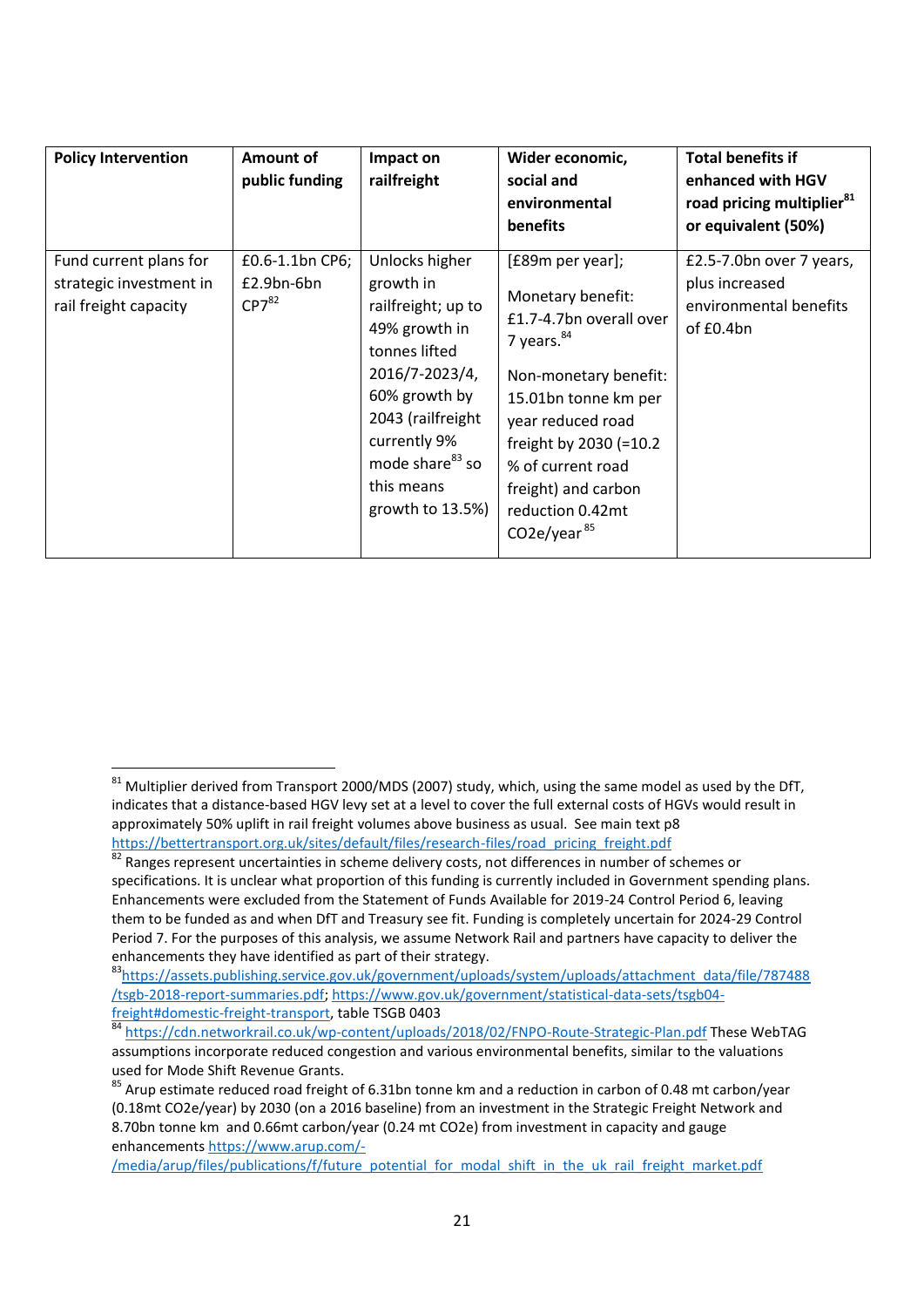| <b>Policy Intervention</b>                                                                                                   | <b>Amount of</b><br>public funding                                                               | Impact on<br>railfreight                                                                                                                                                                                                           | Wider economic,<br>social and<br>environmental<br>benefits                                                                                                                                                                                                                                | <b>Total benefits if</b><br>enhanced with HGV<br>road pricing multiplier <sup>81</sup><br>or equivalent (50%) |
|------------------------------------------------------------------------------------------------------------------------------|--------------------------------------------------------------------------------------------------|------------------------------------------------------------------------------------------------------------------------------------------------------------------------------------------------------------------------------------|-------------------------------------------------------------------------------------------------------------------------------------------------------------------------------------------------------------------------------------------------------------------------------------------|---------------------------------------------------------------------------------------------------------------|
| Commit to a sustained<br>rolling programme of<br>infill electrification to<br>create a strategic<br>electric freight network | £1bn spend -<br>£100m per year<br>for 10 years <sup>86</sup>                                     | Reduced<br>operating costs<br>and increased<br>capacity                                                                                                                                                                            | Non-monetary<br>benefits: 349,000<br>tonnes less CO2 per<br>year (0.35 mt CO2) at<br>50% electric<br>railfreight <sup>87</sup> . Enables<br>decarbonisation of rail<br>and wider freight<br>industry                                                                                      | N/A                                                                                                           |
| Link freight sites to the<br>rail network and other<br>measures <sup>88</sup>                                                | £2.9bn TfN<br><sup>89</sup> package<br>2018-33<br>(national spend<br>pro-rata<br>$f(6.7bn)^{90}$ | 32.7m extra<br>railfreight train<br>km/year (72%<br>extra) and 56m<br>extra railfreight<br>tonnes/year<br>(56% extra)<br>2018-2033<br>compared with<br>business as usual<br>$= 42\%$ increase<br>on 2014<br>railfreight<br>tonnes) | Monetary<br>benefits: £13-20bn<br>economic benefits <sup>91</sup><br>(£30-47bn nationally),<br>25000-38000 jobs<br>(58000-88000<br>nationally), plus £34bn<br>user and<br>environmental<br>benefits (£79bn<br>nationally), carbon<br>reduction estimate 1.5<br>mt CO2e/year <sup>92</sup> | £19-30bn economic<br>benefits, £51bn user/<br>environmental benefits                                          |

<sup>&</sup>lt;sup>86</sup> Note this is additional to the strategic investment in railfreight capacity and could in many cases be shared with passenger service electrification

<sup>&</sup>lt;sup>87</sup> Arup ibid

<sup>88</sup> This is based on the freight and logistics research for Transport for the North, which modelled a series of Multi-Modal Distribution Parks and other land use planning and

investment[.https://www.transportforthenorth.com/wp-content/uploads/TfN-Freight-and-Logistics-Report.pdf](https://www.transportforthenorth.com/wp-content/uploads/TfN-Freight-and-Logistics-Report.pdf)  $89$  TfN = Transport for the North

<sup>90</sup> https://www.raildeliverygroup.com/files/Publications/2018-06 rail\_freight\_working\_for\_britain.pdf. This takes KPMG figures showing that regions in the North of England together account for 43% of the total economic benefits from railfreight. This gives a multiplier for national benefits and has been used as an indicator for costs as well.

 $91$  From TfN study reference 13

<sup>92</sup> This is using carbon savings estimates fro[m https://www.arup.com/-](https://www.arup.com/-/media/arup/files/publications/f/future_potential_for_modal_shift_in_the_uk_rail_freight_market.pdf)

[<sup>/</sup>media/arup/files/publications/f/future\\_potential\\_for\\_modal\\_shift\\_in\\_the\\_uk\\_rail\\_freight\\_market.pdf,](https://www.arup.com/-/media/arup/files/publications/f/future_potential_for_modal_shift_in_the_uk_rail_freight_market.pdf) table 7.5, for new and refurbished terminals, land safeguarding and consolidation centres. Note that these are by 2030 on a 2016 baseline, whereas the TfN measures are calculated for 2018-33.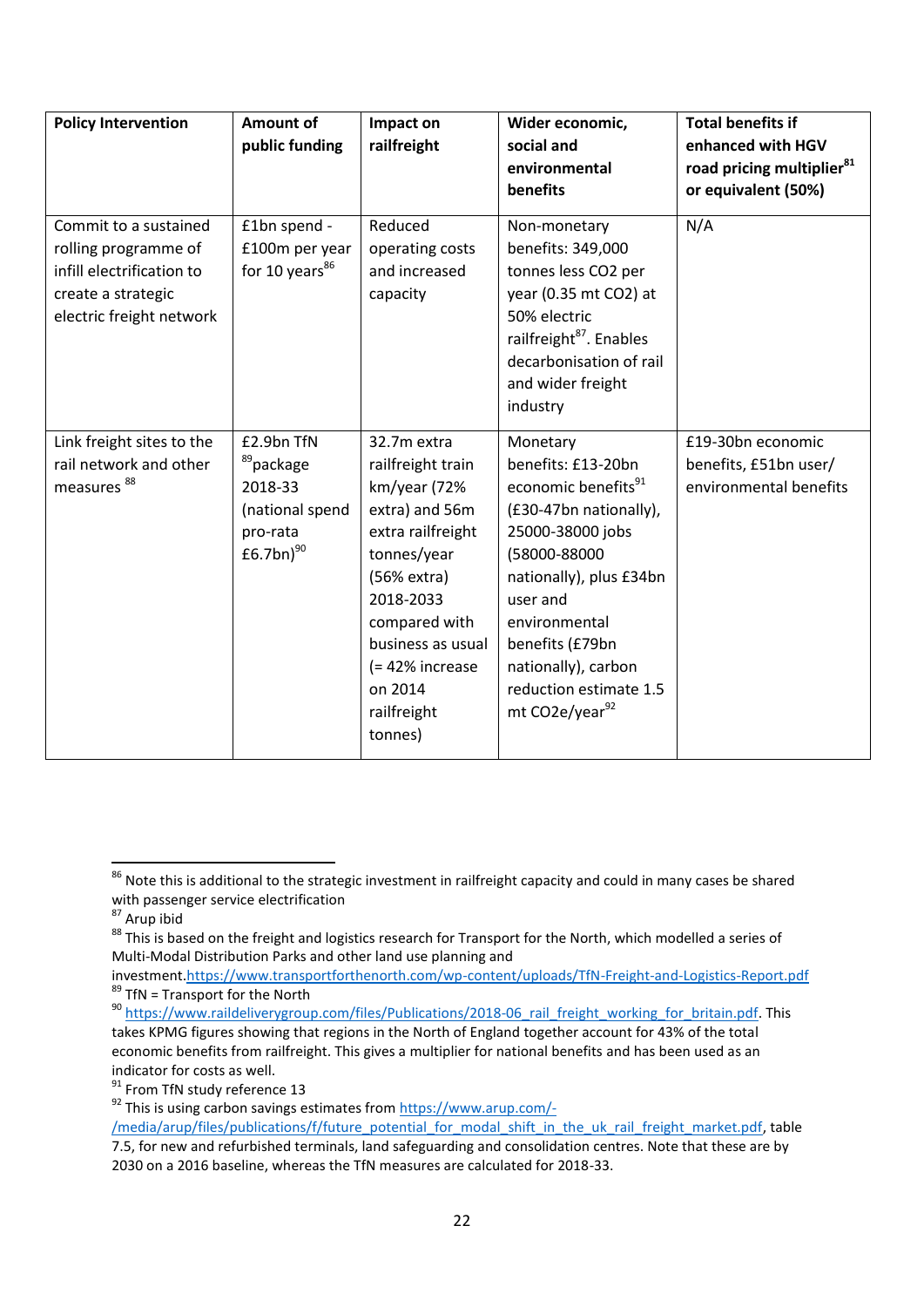| <b>Policy Intervention</b>                                     | <b>Amount of</b><br>public funding                                                                          | Impact on<br>railfreight                                                                                                                                                   | Wider economic,<br>social and                                                                       | <b>Total benefits if</b><br>enhanced with HGV                |  |  |  |  |
|----------------------------------------------------------------|-------------------------------------------------------------------------------------------------------------|----------------------------------------------------------------------------------------------------------------------------------------------------------------------------|-----------------------------------------------------------------------------------------------------|--------------------------------------------------------------|--|--|--|--|
|                                                                |                                                                                                             |                                                                                                                                                                            | environmental<br>benefits                                                                           | road pricing multiplier <sup>81</sup><br>or equivalent (50%) |  |  |  |  |
| Support new types of<br>rail freight services                  | Unclear, but<br>could be<br>included<br>passenger rail<br>service<br>specifications<br>and NR<br>programmes | Up to £138m of<br>extra revenue<br>(15% addition to<br>current freight<br>operating<br>companies'<br>turnover)93                                                           | Reductions in vehicle<br>numbers on road and<br>opportunities for<br>sustainable first/last<br>mile | £207m extra revenue                                          |  |  |  |  |
| Increase railfreight<br>grants and/or reduce<br>access charges | Increased<br>grants budget<br>to £50m/year                                                                  | Increased use of<br>railfreight<br>(4.64bn tonne<br>km per year,<br>+27%), reduced<br>road freight<br>(4.91bn tonne<br>km per year, -<br>3.4%) 2016-<br>2030 <sup>94</sup> | Reduction of 378,624<br>tonnes of carbon per<br>year by $2030$ , = 1.4mt<br>CO <sub>2</sub> e       |                                                              |  |  |  |  |
| <b>TOTAL over 7 years</b><br>(capital)<br>(revenue)            | £6.28-8.8bn<br>£350m                                                                                        | Up to 49%<br>increased rail<br>freight tonnage<br>Est 12.6% tonne-<br>km                                                                                                   | £52.6-63.5bn                                                                                        | £78.9-95.3bn                                                 |  |  |  |  |
| <b>TOTAL over 10 years</b><br>(capital)<br>(revenue)           | £8.97-12.57<br>£500m                                                                                        | Up to 79%<br>increased<br>tonnage <sup>95</sup><br>Est 18%<br>increased tonne-<br>kms                                                                                      | £75.1-90.7bn <sup>96</sup>                                                                          | £112.64-136.1bn                                              |  |  |  |  |

Note: this report was prepared by Stephen Joseph Associates for the Rail Freight Group. Thanks for comments and suggestions on earlier drafts are due to Maggie Simpson, Peter Frost, Mike Garrett, Ian Taylor and Julian Worth.

**<sup>.</sup>** <sup>93</sup> "Carriage of Goods on Passenger Trains", Arups for Department for Transport, 2016 <sup>94</sup> Figures from [https://www.arup.com/-](https://www.arup.com/-/media/arup/files/publications/f/future_potential_for_modal_shift_in_the_uk_rail_freight_market.pdf)

[<sup>/</sup>media/arup/files/publications/f/future\\_potential\\_for\\_modal\\_shift\\_in\\_the\\_uk\\_rail\\_freight\\_market.pdf](https://www.arup.com/-/media/arup/files/publications/f/future_potential_for_modal_shift_in_the_uk_rail_freight_market.pdf)

 $95$  Calculations based on pro-rata increase in railfreight tonnage carried, with capacity increases and linking freight sites to the rail network, over the 7 and 10 years respectively.

<sup>&</sup>lt;sup>96</sup> Calculations based on pro-rata benefits in increases in capacity and economic, user and environmental benefits from linking freight sites to the rail network, over 7 and 10 years respectively